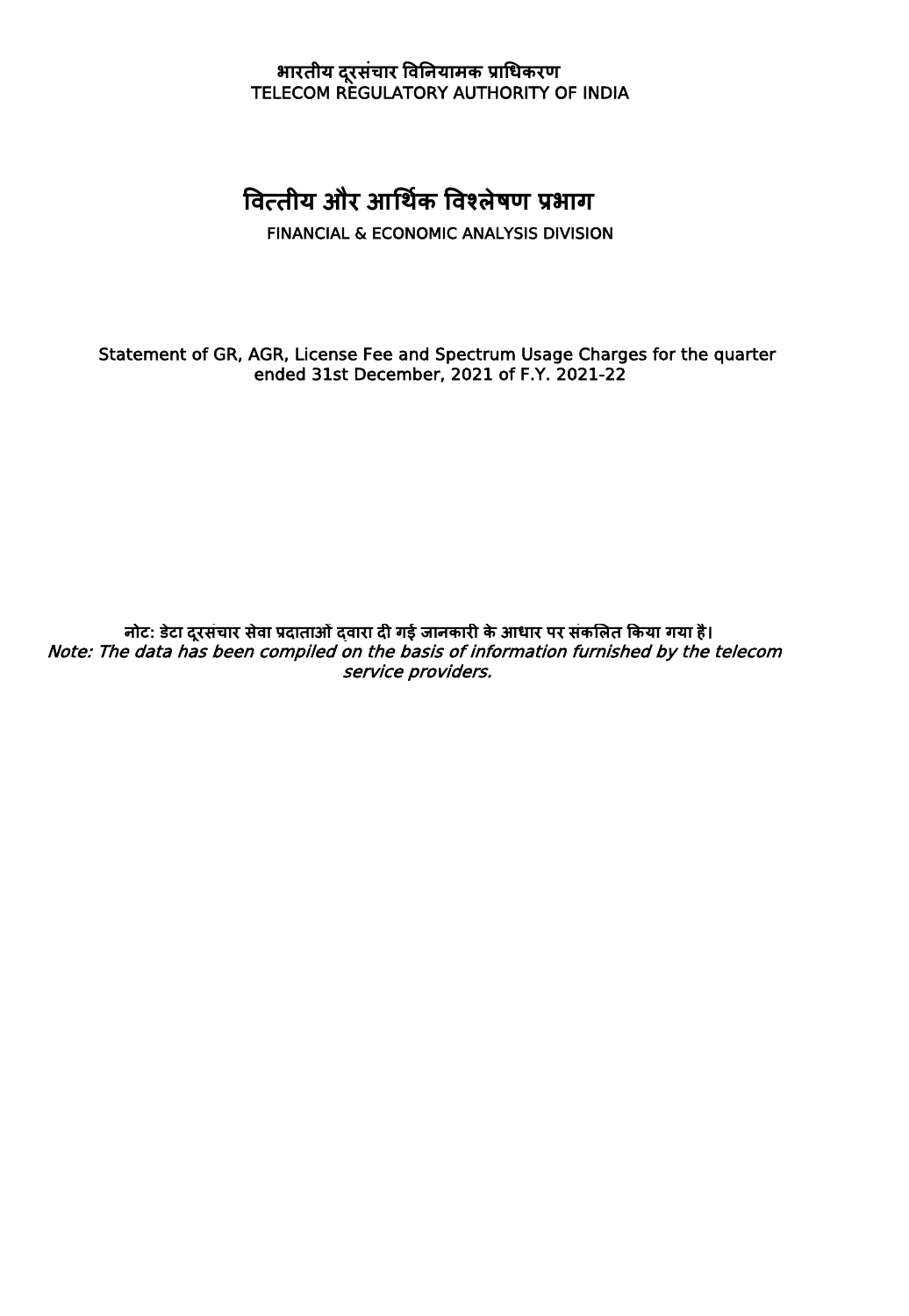|                        |                            |                                                          | Table No. 1 : AT & T Global Network Services India Pvt. Ltd./एटी एंड टी ग्लोबल नेटवर्क सर्विसेज इंडिया प्राइवेट लिमिटेड |                               |                                                      |
|------------------------|----------------------------|----------------------------------------------------------|-------------------------------------------------------------------------------------------------------------------------|-------------------------------|------------------------------------------------------|
| Circle/ सर्किल         | License<br>'लाइसेंस        | <b>Gross Revenue</b><br>/सकल राजस्व                      | AGR /समायोजित सकल<br>राजस्व                                                                                             | License Fee /<br>लाइसेंस शल्क | <b>Spectrum Charges</b><br>/स्पेक्टम शल्क            |
| All India              | <b>NLD</b>                 | 12.06                                                    | 12.06                                                                                                                   | 0.96                          |                                                      |
| All India              | <b>ISP</b>                 | 19.31                                                    | 19.31                                                                                                                   | 1.54                          | $\overline{\phantom{a}}$                             |
| All India<br>All India | <b>ILD</b><br><b>VNO</b>   | 165.52<br>3.78                                           | 165.52<br>0.99                                                                                                          | 13.24<br>0.08                 |                                                      |
|                        |                            |                                                          | Table No. 2 : Bharti Airtel Ltd. / भारती एयरटेल लिमिटेड                                                                 |                               |                                                      |
|                        | License                    | <b>Gross Revenue</b>                                     | AGR /समायोजित सकल                                                                                                       | <b>License Fee /</b>          | <b>Spectrum Charges</b>                              |
| Circle/ सर्किल         | /लाइसेंस                   | /सकल राजस्व                                              | राजस्व                                                                                                                  | लाडसेंस शल्क                  | /स्पेक्टम शल्क                                       |
| AP                     | UL                         | 1,748.47                                                 | 1,556.35                                                                                                                | 124.51                        | 86.94                                                |
| Assam                  | <b>UASL</b>                | 476.58                                                   | 360.78                                                                                                                  | 28.86                         | 15.68                                                |
| <b>Bihar</b>           | <b>UASL</b>                | 1,593.98                                                 | 963.59                                                                                                                  | 77.09                         | 40.64                                                |
| TN & Chennai           | <b>UASL</b>                | 1,573.91                                                 | 1,386.25                                                                                                                | 110.90<br>57.17               | 60.76                                                |
| Delhi<br>Gujarat       | UL<br><b>UASL</b>          | 1,347.48<br>742.59                                       | 714.62<br>533.05                                                                                                        | 42.64                         | 33.40<br>33.75                                       |
| Haryana                | <b>UASL</b>                | 382.00                                                   | 245.87                                                                                                                  | 19.67                         | 10.43                                                |
| HP                     | UL                         | 183.80                                                   | 139.09                                                                                                                  | 11.13                         | 6.62                                                 |
| J&K                    | <b>UASL</b>                | 260.03                                                   | 237.15                                                                                                                  | 18.97                         | 8.16                                                 |
| Karnataka              | UL                         | 1,869.45                                                 | 1,461.74                                                                                                                | 116.94                        | 69.80                                                |
| Kerala                 | <b>UASL</b>                | 460.02                                                   | 385.02                                                                                                                  | 30.80                         | 17.01                                                |
| Kolkata                | UL                         | 301.68                                                   | 218.03                                                                                                                  | 17.44                         | 9.27                                                 |
| MP                     | <b>UASL</b>                | 718.02                                                   | 575.29                                                                                                                  | 46.02                         | 27.65                                                |
| Maharashtra<br>Mumbai  | <b>UASL</b><br><b>UASL</b> | 1,290.33<br>720.45                                       | 1,052.73<br>414.06                                                                                                      | 84.22<br>33.12                | 47.27<br>20.99                                       |
| Orissa                 | <b>UASL</b>                | 486.43                                                   | 374.12                                                                                                                  | 29.93                         | 15.00                                                |
| Punjab                 | UL                         | 723.13                                                   | 544.26                                                                                                                  | 43.54                         | 24.16                                                |
| UP-East                | <b>UASL</b>                | 1,588.23                                                 | 1,090.83                                                                                                                | 87.27                         | 49.57                                                |
| UP-West                | <b>UASL</b>                | 913.96                                                   | 653.50                                                                                                                  | 52.28                         | 38.58                                                |
| West Bengal            | <b>UASL</b>                | 675.73                                                   | 475.15                                                                                                                  | 38.01                         | 15.89                                                |
| All India              | <b>NLD</b>                 | 2,418.56                                                 | 2,384.75                                                                                                                | 190.78                        |                                                      |
| All India              | ILD                        | 979.78                                                   | 539.10                                                                                                                  | 43.13                         |                                                      |
| All India<br>All India | <b>ISP</b><br>VSAT         | 1,397.82<br>17.21                                        | 1,389.40<br>17.12                                                                                                       | 111.15<br>1.37                | $\sim$<br>0.68                                       |
|                        |                            | Table No. 3 : Bharti Hexacom Ltd. /भारती हेक्साकोम सीमित |                                                                                                                         |                               |                                                      |
|                        |                            |                                                          |                                                                                                                         |                               |                                                      |
|                        |                            |                                                          |                                                                                                                         |                               |                                                      |
| Circle/ सर्किल         | License                    | <b>Gross Revenue</b>                                     | AGR /समायोजित सकल                                                                                                       | License Fee /                 | <b>Spectrum Charges</b>                              |
| North East             | /लाइसेंस<br>UL             | /सकल राजस्व<br>334.34                                    | राजस्व<br>256.64                                                                                                        | लाइसेंस शल्क<br>20.53         | /स्पेक्टम शल्क                                       |
| Rajasthan              | UL                         | 1,083.35                                                 | 846.36                                                                                                                  | 67.71                         | 9.74<br>42.22                                        |
|                        |                            |                                                          | Table No. 4: BSNL/बीएसएनएल                                                                                              |                               |                                                      |
| Circle/ सर्किल         | License                    | <b>Gross Revenue</b>                                     | AGR /समायोजित सकल                                                                                                       | <b>License Fee /</b>          | <b>Spectrum Charges</b>                              |
|                        | 'लाइसेंस                   | <u>/सकल राज</u> स्व                                      | राजस्व                                                                                                                  | लाडसेंस शल्क                  | /स्पेक्टम शल्क                                       |
| AP                     | UL                         | 314.20                                                   | 264.77                                                                                                                  | 21.18                         |                                                      |
| Assam                  | UL                         | 25.15                                                    | 16.05                                                                                                                   | 1.28                          |                                                      |
| Bihar<br>Kolkata       | UL<br>UL                   | 113.12<br>64.59                                          | 52.56<br>52.00                                                                                                          | 4.20<br>4.16                  |                                                      |
| Chennai                | UL                         | 0.00                                                     | 0.00                                                                                                                    | 0.00                          |                                                      |
| Gujarat                | UL                         | 177.02                                                   | 168.05                                                                                                                  | 13.44                         | 14.01<br>0.65<br>1.05<br>0.85<br>0.00<br>5.20        |
| Haryana                | UL                         | 38.36                                                    | 29.97                                                                                                                   | 2.40                          | 0.54                                                 |
| HP                     | UL                         | 25.16                                                    | 21.20                                                                                                                   | 1.70                          | 0.55                                                 |
| J&K                    | UL                         | 35.08                                                    | 23.31                                                                                                                   | 1.86                          | 0.54                                                 |
| Karnataka              | UL                         | 170.81                                                   | 145.11                                                                                                                  | 11.61                         |                                                      |
| Kerala<br><b>MP</b>    | UL<br>UL                   | 187.09<br>78.77                                          | 170.09<br>50.83                                                                                                         | 13.61<br>4.07                 |                                                      |
| Maharashtra            | UL                         | 115.78                                                   | 95.00                                                                                                                   | 7.60                          |                                                      |
| North East             | UL                         | 23.79                                                    | 20.78                                                                                                                   | 1.66                          |                                                      |
| Orissa                 | UL                         | 75.73                                                    | 52.64                                                                                                                   | 4.21                          |                                                      |
| Punjab                 | UL                         | 215.64                                                   | 149.01                                                                                                                  | 11.92                         | 3.04<br>5.33<br>0.11<br>2.50<br>0.40<br>1.33<br>4.31 |
| Rajasthan              | UL                         | 90.87                                                    | 73.99                                                                                                                   | 5.92                          |                                                      |
| Tamilnadu              | UL                         | 203.02                                                   | 171.67                                                                                                                  | 13.73                         | 1.35<br>5.53                                         |
| UP-East<br>UP-West     | UL<br>UL                   | 159.06<br>134.77                                         | 136.55<br>113.90                                                                                                        | 10.92<br>9.11                 | 3.43<br>2.54                                         |
| Delhi                  | UL                         | 44.57                                                    | 27.47                                                                                                                   | 2.20                          |                                                      |
| Mumbai                 | UL                         | 76.56                                                    | 70.97                                                                                                                   | 5.67                          | 0.34<br>0.95                                         |
| West Bengal            | UL                         | 114.61                                                   | 79.02                                                                                                                   | 6.32                          | 2.05                                                 |
| All India              | <b>NLD</b>                 | 831.36                                                   | 758.12                                                                                                                  | 60.65                         | 0.00                                                 |
| All India              | ILD                        | 21.93                                                    | 20.05                                                                                                                   | 1.60                          |                                                      |
| All India<br>All India | <b>ISP</b><br><b>VSAT</b>  | 957.76<br>0.21                                           | 954.00<br>0.21                                                                                                          | 207.52<br>0.02                | 0.00<br>0.00<br>0.01                                 |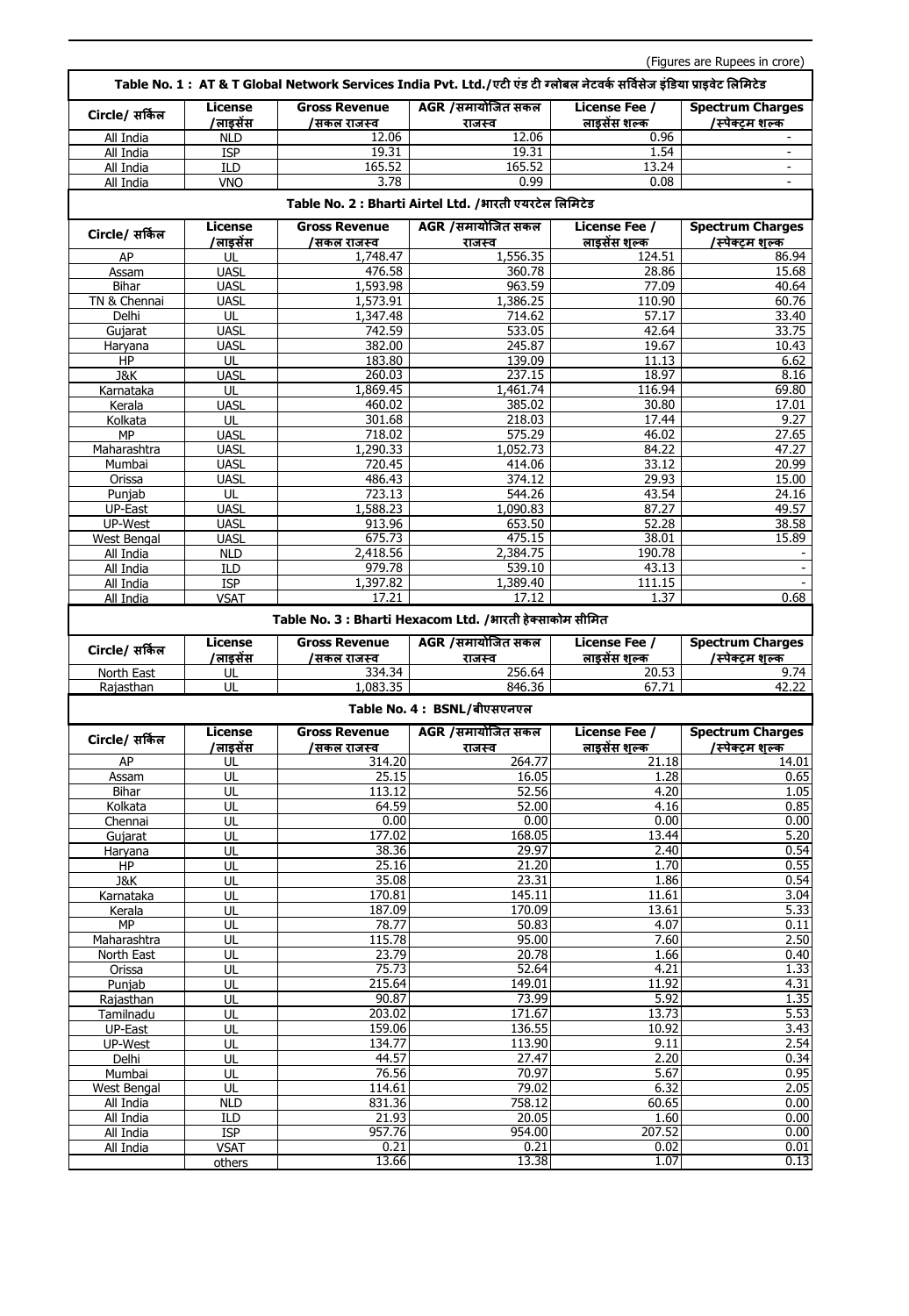|                          |                            |                                     | Table No. 5 : BT Global Communications India Pvt. Ltd. /बीटी ग्लोबल कम्युनिकेशंस इंडिया प्राइवेट लिमिटेड                                                  |                               |                                            |
|--------------------------|----------------------------|-------------------------------------|-----------------------------------------------------------------------------------------------------------------------------------------------------------|-------------------------------|--------------------------------------------|
| Circle/ सर्किल           | License<br>/लाइसेंस        | <b>Gross Revenue</b><br>/सकल राजस्व | AGR /समायोजित सकल<br>राजस्व                                                                                                                               | License Fee /<br>लाडसेंस शल्क | <b>Spectrum Charges</b><br>/स्पेक्टम शल्क  |
| All India                | <b>ISP</b>                 | 1.50                                | 0.38                                                                                                                                                      | 0.03                          |                                            |
| All India                | <b>ILD</b>                 | 140.33                              | 140.33                                                                                                                                                    | 11.23                         |                                            |
| All India                | <b>NLD</b>                 |                                     |                                                                                                                                                           |                               |                                            |
|                          |                            |                                     | Table No. 6 : Orange Business Services India Network Pvt. Ltd. /ऑरेज बिजनेस सर्विसेज इंडिया नेटवर्क प्राइवेट लिमिटेड (erstwhile<br><b>Equant Network)</b> |                               |                                            |
| Circle                   | <b>License</b>             | <b>Gross Revenue</b>                | <b>AGR</b>                                                                                                                                                | <b>License Fee</b>            | <b>Spectrum Charges</b>                    |
| All India                | ILD                        | 38.89                               | 37.57                                                                                                                                                     | 3.01                          | 0.00                                       |
| All India                | <b>NLD</b>                 | 0.00                                | 0.00                                                                                                                                                      | 0.00                          | 0.00                                       |
| All India                | <b>ISP</b>                 | 0.23                                | 0.23<br>2.64                                                                                                                                              | 0.02                          | 0.00<br>0.00                               |
| All India                | <b>VNO</b>                 | 2.64                                | Table No. 7 : Tikona Infinet Ltd. /तिकोना इन्फिनेट लिमिटेड (erstwhile HCL Infinet Limited)                                                                | 0.21                          |                                            |
|                          | <b>License</b>             | <b>Gross Revenue</b>                | AGR /समायोजित सकल                                                                                                                                         | License Fee /                 | <b>Spectrum Charges</b>                    |
| Circle/ सर्किल           | 'लाइसेंस                   | /सकल राजस्व                         | राजस्व                                                                                                                                                    | लाइसेंस शल्क                  | /स्पेक्टम शल्क                             |
| All India                | <b>NLD</b>                 | 13.70                               | 12.43                                                                                                                                                     | 0.99                          |                                            |
| All India                | <b>ISP</b>                 | 32.74                               | (0.95)                                                                                                                                                    | (0.08)                        | ×.                                         |
|                          |                            |                                     | Table No. 8 : HCL Comnet Sys.& Services Ltd./ एचसीएल dkWeusV सिस्टम एंड सर्विसेज लिमिटेड                                                                  |                               |                                            |
| Circle/ सर्किल           | License                    | <b>Gross Revenue</b>                | AGR /समायोजित सकल                                                                                                                                         | License Fee /                 | <b>Spectrum Charges</b>                    |
|                          | /लाइसेंस                   | /सकल राजस्व                         | राजस्व                                                                                                                                                    | लाडसेंस शल्क                  | /स्पेक्टम शल्क                             |
| All India                | VSAT                       | 4.04                                | 3.41                                                                                                                                                      | 0.27                          | 0.14                                       |
| All India                | <b>ISP</b>                 |                                     |                                                                                                                                                           |                               |                                            |
|                          |                            |                                     | Table No. 9 : Quadrant Televentures Ltd./क्वाडरैंट टेलीवेंचर्स लिमिटेड                                                                                    |                               |                                            |
| Circle/ सर्किल           | License<br>'लाइसेंस        | <b>Gross Revenue</b>                | AGR /समायोजित सकल                                                                                                                                         | License Fee /<br>लाइसेंस शल्क | <b>Spectrum Charges</b><br>/स्पेक्ट्म शल्क |
| Punjab                   | UL                         | /सकल राजस्व<br>77.92                | राजस्व<br>13.22                                                                                                                                           | 1.06                          |                                            |
| Punjab                   | <b>ISP</b>                 | 49.98                               | ÷.                                                                                                                                                        | $\bar{a}$                     | $\bar{a}$                                  |
|                          |                            |                                     | Table No. 10 : MTNL /एमटीएनएल                                                                                                                             |                               |                                            |
| Circle/ सर्किल           | License                    |                                     | AGR /समायोजित सकल                                                                                                                                         |                               |                                            |
|                          |                            | <b>Gross Revenue</b>                |                                                                                                                                                           |                               |                                            |
|                          | /लाइसेंस                   | /सकल राजस्व                         | राजस्व                                                                                                                                                    | License Fee /<br>लाइसेंस शल्क | <b>Spectrum Charges</b><br>/स्पेक्टम शल्क  |
| Delhi                    | Basic+WLL                  | 199.01                              | 117.92                                                                                                                                                    | 9.43                          | $\sim$                                     |
| Mumbai                   | Basic+WLL                  | 137.97                              | 136.86                                                                                                                                                    | 10.95                         | $\sim$                                     |
| Delhi                    | Mobile                     |                                     |                                                                                                                                                           |                               | ÷.                                         |
| Mumbai                   | Mobile                     |                                     |                                                                                                                                                           |                               |                                            |
| Delhi & Mumbai           | <b>ISP</b>                 | 49.78                               | 49.78                                                                                                                                                     | 3.98                          | $\bar{a}$                                  |
| Delhi & Mumbai           | <b>NLD</b>                 | 0.03                                | 0.03                                                                                                                                                      | 0.00                          | $\sim$                                     |
|                          |                            |                                     | Table No. 11 : Rail Tel Corporation of India Ltd. / रेल टेल निगम इंडिया लिमिटेड                                                                           |                               |                                            |
| Circle/ सकिल             | License                    | <b>Gross Revenue</b>                | AGR /समायोजित सकल                                                                                                                                         | License Fee /                 | <b>Spectrum Charges</b>                    |
|                          | /लाइसेंस                   | /सकल राजस्व                         | राजस्व                                                                                                                                                    | लाइसेंस शल्क                  | /स्पेक्टम शल्क                             |
| All India                | <b>NLD</b>                 | 111.58                              | 111.58                                                                                                                                                    | 8.93                          |                                            |
| All India                | UL-ISP-A                   | 94.24                               | 94.24                                                                                                                                                     | 7.54                          | $\bar{a}$<br>$\bar{a}$                     |
| All India                | ILD                        |                                     | Table No. 12 : Reliance Communication Ltd. /रिलायंस कम्युनिकेशंस लिमिटेड (*)                                                                              |                               |                                            |
|                          |                            |                                     | <b>AGR /समायोजित सकल</b>                                                                                                                                  | License Fee /                 | <b>Spectrum Charges</b>                    |
| Circle/ सर्किल           | <b>License</b><br>/लाइसेंस | <b>Gross Revenue</b><br>/सकल राजस्व | राजस्व                                                                                                                                                    | लाइसेंस शल्क                  | /स्पेक्टम शल्क                             |
| AP                       | <b>UASL</b>                | 15.54                               | 14.65                                                                                                                                                     | 1.17                          |                                            |
| Bihar                    | <b>UASL</b>                | 0.40                                | 0.25                                                                                                                                                      | 0.02                          | $\sim$                                     |
| Delhi                    | <b>UASL</b>                | 12.57                               | 11.56                                                                                                                                                     | 0.92                          | 0.51                                       |
| Gujarat                  | <b>UASL</b>                | 1.22                                | 0.96                                                                                                                                                      | 0.44                          | 0.54                                       |
| Haryana                  | UASL                       | 0.35                                | 0.24                                                                                                                                                      | 0.02                          | 0.06                                       |
| HP                       | <b>UASL</b>                | 0.02                                | 0.02                                                                                                                                                      | 0.00                          | 0.03                                       |
| J&K                      | <b>UASL</b>                | 0.01                                | 0.00                                                                                                                                                      | 0.00                          | 0.08                                       |
| Karnataka                | <b>UASL</b>                | 3.70                                | 3.32                                                                                                                                                      | 0.27                          | 0.31                                       |
| Kerala<br>Kolkata        | UASL<br><b>UASL</b>        | 2.67<br>0.51                        | 2.55<br>0.26                                                                                                                                              | 0.20<br>0.02                  | 0.05<br>0.18                               |
| <b>MP</b>                | <b>UASL</b>                | 1.62                                | 1.49                                                                                                                                                      | 0.12                          | $\sim$                                     |
| Maharashtra              | <b>UASL</b>                | 4.66                                | 4.20                                                                                                                                                      | 0.34                          | $\mathbb{L}^{\mathbb{N}}$                  |
| Mumbai                   | <b>UASL</b>                | 11.59                               | 5.61                                                                                                                                                      | 0.45                          | 0.11                                       |
| Orissa                   | <b>UASL</b>                | 0.58                                | 0.53                                                                                                                                                      | 0.04                          | 0.03                                       |
| Punjab                   | <b>UASL</b>                | 1.89                                | 1.65                                                                                                                                                      | 0.13                          | 0.12                                       |
| Rajasthan                | <b>UASL</b>                | 1.73                                | 1.54                                                                                                                                                      | 0.12                          | 0.04                                       |
| TN incl. Ch              | <b>UASL</b>                | 5.60                                | 5.03                                                                                                                                                      | 0.40                          | 0.22                                       |
| UP-East                  | <b>UASL</b>                | 5.63                                | 5.53                                                                                                                                                      | 0.44                          | $\overline{\phantom{a}}$                   |
| UP-West                  | <b>UASL</b>                | 0.08                                | 0.00                                                                                                                                                      | 0.00                          | 0.14                                       |
| West Bengal<br>All India | <b>UASL</b><br><b>NLD</b>  | 2.34<br>33.63                       | 2.28<br>33.59                                                                                                                                             | 0.18<br>2.69                  | 0.08<br>$\sim$                             |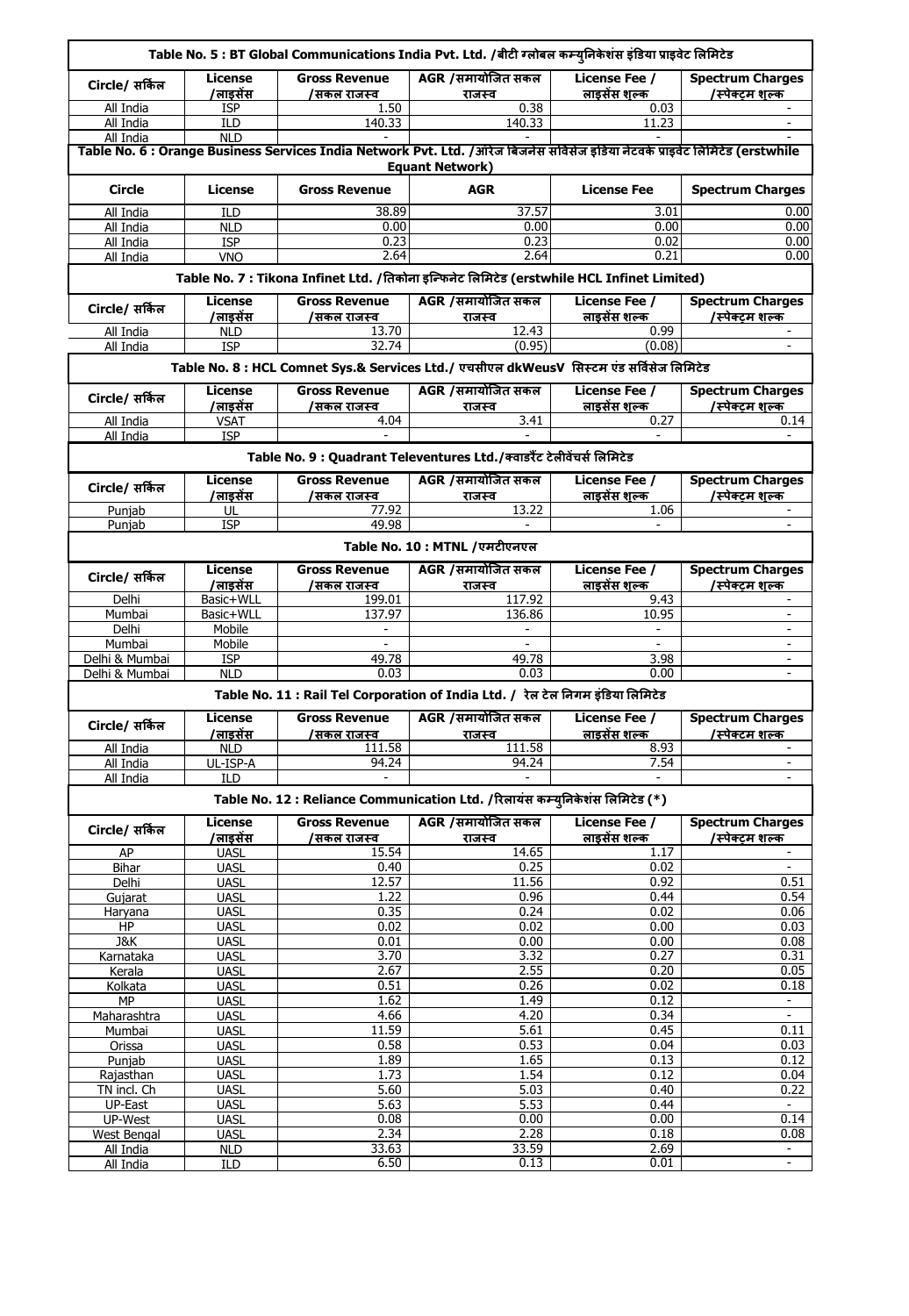|                          |                            |                                     | Table No. 13 : Reliance Telecom Ltd. /रिलायंस टेलीकॉम लिमिटेड                                                                |                               |                                           |
|--------------------------|----------------------------|-------------------------------------|------------------------------------------------------------------------------------------------------------------------------|-------------------------------|-------------------------------------------|
| Circle/ सर्किल           | <b>License</b><br>/लाइसेंस | <b>Gross Revenue</b><br>/सकल राजस्व | AGR /समायोजित सकल<br>राजस्व                                                                                                  | License Fee /<br>लाइसेंस शल्क | <b>Spectrum Charges</b><br>/स्पेक्टम शल्क |
| Assam                    | <b>UASL</b>                |                                     |                                                                                                                              |                               |                                           |
| <b>Bihar</b>             | <b>UASL</b>                |                                     |                                                                                                                              |                               |                                           |
| HP                       | UASL                       |                                     |                                                                                                                              | ÷.                            | ÷.                                        |
| MP                       | <b>UASL</b>                |                                     |                                                                                                                              |                               |                                           |
| North East<br>Orissa     | <b>UASL</b><br><b>UASL</b> |                                     |                                                                                                                              | $\overline{\phantom{a}}$      |                                           |
| West Bengal              | <b>UASL</b>                |                                     |                                                                                                                              | $\sim$                        |                                           |
| Kolkata                  | <b>UASL</b>                |                                     |                                                                                                                              |                               |                                           |
|                          |                            |                                     | Table No. 14 : Sify Technologies Ltd. / सिफी टेक्नोलॉजीज लिमिटेड                                                             |                               |                                           |
| Circle/ सर्किल           | <b>License</b>             | <b>Gross Revenue</b>                | AGR /समायोजित सकल                                                                                                            | License Fee /                 | <b>Spectrum Charges</b>                   |
|                          | /लाइसेंस<br><b>NLD</b>     | /सकल राजस्व<br>181.51               | राजस्व<br>181.51                                                                                                             | लाइसेंस शल्क<br>14.52         | /स्पेक्टम शल्क                            |
| All India<br>All India   | <b>ILD</b>                 | 71.39                               | 9.92                                                                                                                         | 0.79                          | $\sim$                                    |
| All India                | <b>ISP</b>                 | 58.71                               | 48.78                                                                                                                        | 3.90                          |                                           |
|                          |                            |                                     | Table No. 15 :Sing Tel Global (India) Pvt Ltd /सिंग टेल ग्लोबल (इंडिया) प्राइवेट लिमिटेड                                     |                               |                                           |
| Circle/ सर्किल           | <b>License</b>             | <b>Gross Revenue</b>                | AGR /समायोजित सकल                                                                                                            | License Fee /                 | <b>Spectrum Charges</b>                   |
|                          | /लाइसेंस                   | /सकल राजस्व                         | राजस्व                                                                                                                       | लाइसेंस शल्क                  | /स्पेक्टम शल्क                            |
| All India                | <b>NLD</b>                 | 11.45                               | 11.45                                                                                                                        | 0.92                          |                                           |
| All India                | ILD                        | 30.11                               | 30.11                                                                                                                        | 2.41                          | $\overline{\phantom{a}}$                  |
|                          |                            |                                     | Table No. 16 : Tata Teleservices Ltd. / टाटा टेलिसर्विसेज लिमिटेड                                                            |                               |                                           |
| Circle/ सर्किल           | License<br>/लाडसेंस        | <b>Gross Revenue</b><br>/सकल राजस्व | AGR /समायोजित सकल<br><u>राजस्व</u>                                                                                           | License Fee /<br>लाइसेंस शल्क | <b>Spectrum Charges</b><br>/स्पेक्टम शल्क |
| AP                       | UL                         | 55.85                               | 46.94                                                                                                                        | 3.76                          |                                           |
| Assam                    | UL                         | $\sim$                              |                                                                                                                              | $\sim$                        | $\sim$                                    |
| Bihar                    | UL                         | 3.92                                | 1.49                                                                                                                         | 0.12                          | $\overline{\phantom{a}}$                  |
| Delhi<br>Gujarat         | UL<br>UL                   | 62.14<br>29.54                      | 49.38<br>24.54                                                                                                               | 3.95<br>1.96                  | $\sim$                                    |
| Haryana                  | UL                         | 10.81                               | 8.55                                                                                                                         | 0.68                          | ÷.                                        |
| HP                       | UL                         | 0.76                                | 0.52                                                                                                                         | 0.04                          | $\overline{\phantom{a}}$                  |
| <b>J&amp;K</b>           | UL                         | $\sim$                              | $\sim$                                                                                                                       | $\blacksquare$                | $\overline{\phantom{a}}$                  |
| Karnataka                | UL                         | 140.24                              | 95.60                                                                                                                        | 7.65                          | $\sim$                                    |
| Kerala                   | UL                         | 6.90                                | 5.04                                                                                                                         | 0.40                          | $\overline{\phantom{a}}$                  |
| Kolkata                  | UL                         | 14.73                               | 10.92                                                                                                                        | 0.87                          | ÷.                                        |
| MP                       | UL<br>UL                   | 6.82<br>$\overline{\phantom{a}}$    | 4.60<br>$\sim$                                                                                                               | 0.37<br>$\blacksquare$        | $\overline{\phantom{a}}$                  |
| North East<br>Orissa     | UL                         | 3.35                                | 2.34                                                                                                                         | 0.19                          | $\sim$                                    |
| Punjab                   | UL                         | 5.79                                | 3.66                                                                                                                         | 0.29                          | $\overline{\phantom{a}}$                  |
| Rajasthan                | UL                         | 7.03                                | 4.99                                                                                                                         | 0.40                          |                                           |
| TN (inc.Ch)              | UL                         | 45.33                               | 38.28                                                                                                                        | 3.06                          | $\sim$                                    |
| UP-East                  | UL                         | 4.29                                | 1.41                                                                                                                         | 0.11                          | $\sim$                                    |
| UP-West                  | UL                         | 3.60                                | 1.81                                                                                                                         | 0.14                          | $\overline{\phantom{a}}$                  |
| West Bengal<br>All India | UL<br><b>NLD</b>           | 2.80<br>66.63                       | 1.71<br>63.72                                                                                                                | 0.14<br>5.09                  | ÷.                                        |
|                          |                            |                                     | Table No. 17 : Tata Teleservices (Maharashtra) Ltd. / टाटा टेलिसर्विसेज (महाराष्ट) लिमिटेड                                   |                               |                                           |
| Circle/ सर्किल           | License<br>/लाइसेंस        | <b>Gross Revenue</b><br>/सकल राजस्व | AGR /समायोजित सकल<br>राजस्व                                                                                                  | License Fee /<br>लाडसेंस शल्क | <b>Spectrum Charges</b><br>/स्पेक्टम शल्क |
| Maharashtra              | UL                         | 78.64                               | 70.55                                                                                                                        | 5.64                          |                                           |
| Mumbai                   | UL                         | 217.11                              | 157.87                                                                                                                       | 12.63                         | ÷.                                        |
| Maharashtra              | ISP-IT                     |                                     |                                                                                                                              |                               |                                           |
|                          |                            |                                     | Table No. 18 : Tata Communications Ltd. / टाटा कम्युनिकेशंस लिमिटेड                                                          |                               |                                           |
| Circle/ सर्किल           | License<br>/लाइसेंस        | <b>Gross Revenue</b><br>/सकल राजस्व | AGR /समायोजित सकल                                                                                                            | License Fee /<br>लाइसेंस शल्क | <b>Spectrum Charges</b><br>/स्पेक्टम शल्क |
| All India                | <b>NLD</b>                 | 1096.37                             | राजस्व<br>672.80                                                                                                             | 53.82                         | 0.00                                      |
| All India                | ILD                        | 183.42                              | 2.50                                                                                                                         | $-0.20$                       | 0.00                                      |
| All India                | IP-II                      | 0.00                                | 0.00                                                                                                                         | 0.00                          | 0.00                                      |
| All India                | <b>ISP</b>                 | 420.30                              | 412.10                                                                                                                       | 32.70                         | 0.00                                      |
|                          | License                    | <b>Gross Revenue</b>                | Table No. 19 :Verizon Communications India Private Ltd./ वेरिज़ोन कम्युनिकेशन्स इंडिया प्राइवेट लिमिटेड<br>AGR /समायोजित सकल | <b>License Fee /</b>          | <b>Spectrum Charges</b>                   |
| Circle/ सर्किल           | /लाइसेंस                   | /सकल राजस्व                         | राजस्व                                                                                                                       | <u>लाइसेंस श</u> ल्क          | /स्पेक्टम शल्क                            |
| All India                | <b>ISP</b>                 | 17.53                               | 17.53                                                                                                                        | 1.40                          | $\sim$                                    |
| All India                | <b>NLD</b>                 |                                     |                                                                                                                              |                               | ٠                                         |
| All India                | ILD                        | 177.54<br>0.96                      | 177.54                                                                                                                       | 14.20<br>0.07                 | ۰<br>÷.                                   |
| All India                | UL-VNO                     |                                     | 0.96                                                                                                                         |                               |                                           |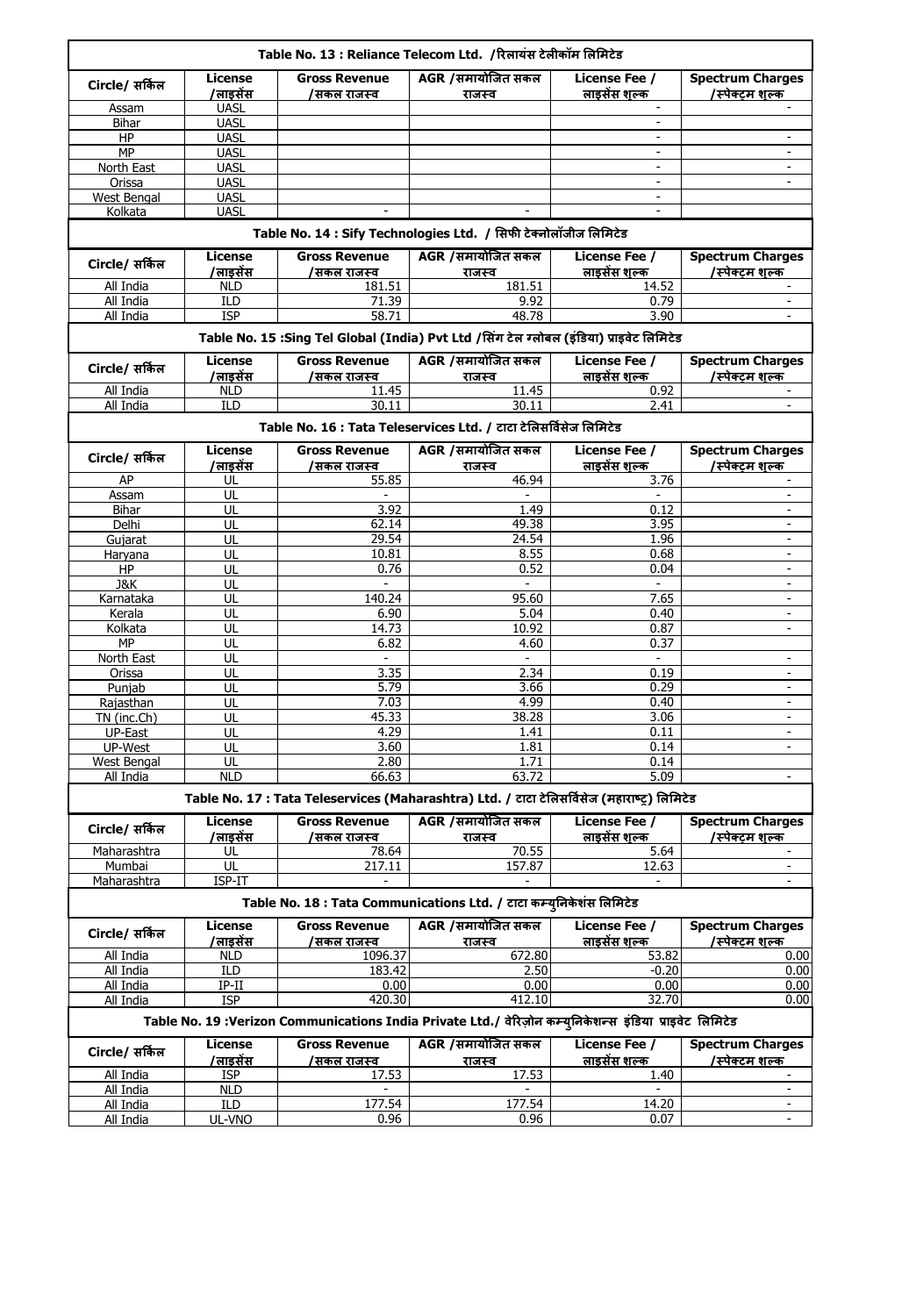| AGR /समायोजित सकल<br>License Fee /<br><b>Spectrum Charges</b><br><b>License</b><br><b>Gross Revenue</b><br>Circle/ सर्किल<br>लाइसेंस शल्क<br>/स्पेक्टम शल्क<br><u>/लाइसेंस</u><br>/सकल राजस्व<br>राजस्व<br>832.31<br>364.23<br>29.14<br>Mumbai<br>UL<br>857.93<br>272.46<br>21.80<br>Delhi<br>UL<br><b>UASL</b><br>790.90<br>635.19<br>50.82<br>Kerala<br>1,112.90<br>833.82<br>66.71<br>Maharashtra<br><b>UASL</b><br>50.85<br>836.70<br>635.66<br>Tamilnadu<br><b>UASL</b><br>UL<br>280.33<br>191.29<br>15.30<br>Kolkata<br>AP<br><b>UASL</b><br>412.90<br>33.03<br>512.77<br>UASI<br>Chennai<br>413.88<br>249.97<br>20.00<br>Karnataka<br><b>UASL</b><br><b>UASL</b><br>Punjab<br>379.14<br>270.34<br>21.63<br>UP-West<br>633.36<br>332.33<br>26.59<br><b>UASL</b><br>486.52<br>282.98<br>22.64<br>West Bengal<br><b>UASL</b><br>2,230.56<br>2,217.99<br>177.44<br>All India<br><b>NLD</b><br>34.79<br>All India<br>776.34<br>434.94<br>ILD<br>348.90<br>154.23<br>12.34<br>UL<br>Haryana<br>443.01<br>259.13<br>20.73<br>Rajasthan<br><b>UASL</b><br>238.99<br>19.12<br>UP-East<br><b>UASL</b><br>684.53<br><b>UASL</b><br>1,059.35<br>765.70<br>61.26<br>Gujarat<br>288.04<br>92.39<br>7.39<br><b>UASL</b><br>Bihar<br>MP<br>577.89<br>399.67<br>31.97<br><b>UASL</b><br><b>UASL</b><br>86.76<br>4.65<br>Assam<br>58.07<br>46.48<br>31.56<br>2.52<br><b>UASL</b><br>North East<br>14.93<br>10.93<br><b>UASL</b><br>0.87<br>J&K<br><b>UASL</b><br>59.68<br>35.64<br>2.85<br>Orissa<br>HP<br><b>UASL</b><br>28.13<br>14.35<br>1.15<br>88.25<br>1.37<br>All India<br><b>ISP</b><br>0.11<br>Table No. 21 : Hughes Communications India Ltd./ह्यूजेस कम्युनिकेशंस इंडिया लिमिटेड<br>AGR /समायोजित सकल<br><b>License Fee /</b><br><b>Spectrum Charges</b><br>License<br><b>Gross Revenue</b><br>Circle/ सर्किल<br><u>/लाइसेंस</u><br>लाइसेंस शल्क<br>/स्पेक्टम शल्क<br>/सकल राजस्व<br>राजस्व<br>All India<br><b>VSAT</b><br>34.58<br>34.58<br>2.77<br>0.40<br>All India<br><b>NLD</b><br>4.96<br>4.96<br>All India<br>1.73<br>1.73<br>0.14<br><b>ISP</b><br>Table No. 22 : Power Grid Corportation of India Ltd./ पावर ग्रिड कॉर्पोरेशन इंडिया लिमिटेड<br>AGR / समायोजित सकल<br><b>Spectrum Charges</b><br>License Fee /<br>License<br><b>Gross Revenue</b><br>Circle/ सर्किल<br><u>/लाइसेंस</u><br>लाइसेंस शल्क<br>/स्पेक्टम शल्क<br>/सकल राजस्व<br>राजस्व<br>169.05<br>All India<br><b>NLD</b><br>169.05<br>13.52<br>0.99<br>12.34<br>12.34<br>All India<br><b>ISP</b> |
|-------------------------------------------------------------------------------------------------------------------------------------------------------------------------------------------------------------------------------------------------------------------------------------------------------------------------------------------------------------------------------------------------------------------------------------------------------------------------------------------------------------------------------------------------------------------------------------------------------------------------------------------------------------------------------------------------------------------------------------------------------------------------------------------------------------------------------------------------------------------------------------------------------------------------------------------------------------------------------------------------------------------------------------------------------------------------------------------------------------------------------------------------------------------------------------------------------------------------------------------------------------------------------------------------------------------------------------------------------------------------------------------------------------------------------------------------------------------------------------------------------------------------------------------------------------------------------------------------------------------------------------------------------------------------------------------------------------------------------------------------------------------------------------------------------------------------------------------------------------------------------------------------------------------------------------------------------------------------------------------------------------------------------------------------------------------------------------------------------------------------------------------------------------------------------------------------------------------------------------------------------------------------------------------------------------------------------------------------------------------------------------------------------------------------------------------------------------------------|
|                                                                                                                                                                                                                                                                                                                                                                                                                                                                                                                                                                                                                                                                                                                                                                                                                                                                                                                                                                                                                                                                                                                                                                                                                                                                                                                                                                                                                                                                                                                                                                                                                                                                                                                                                                                                                                                                                                                                                                                                                                                                                                                                                                                                                                                                                                                                                                                                                                                                         |
|                                                                                                                                                                                                                                                                                                                                                                                                                                                                                                                                                                                                                                                                                                                                                                                                                                                                                                                                                                                                                                                                                                                                                                                                                                                                                                                                                                                                                                                                                                                                                                                                                                                                                                                                                                                                                                                                                                                                                                                                                                                                                                                                                                                                                                                                                                                                                                                                                                                                         |
|                                                                                                                                                                                                                                                                                                                                                                                                                                                                                                                                                                                                                                                                                                                                                                                                                                                                                                                                                                                                                                                                                                                                                                                                                                                                                                                                                                                                                                                                                                                                                                                                                                                                                                                                                                                                                                                                                                                                                                                                                                                                                                                                                                                                                                                                                                                                                                                                                                                                         |
|                                                                                                                                                                                                                                                                                                                                                                                                                                                                                                                                                                                                                                                                                                                                                                                                                                                                                                                                                                                                                                                                                                                                                                                                                                                                                                                                                                                                                                                                                                                                                                                                                                                                                                                                                                                                                                                                                                                                                                                                                                                                                                                                                                                                                                                                                                                                                                                                                                                                         |
|                                                                                                                                                                                                                                                                                                                                                                                                                                                                                                                                                                                                                                                                                                                                                                                                                                                                                                                                                                                                                                                                                                                                                                                                                                                                                                                                                                                                                                                                                                                                                                                                                                                                                                                                                                                                                                                                                                                                                                                                                                                                                                                                                                                                                                                                                                                                                                                                                                                                         |
|                                                                                                                                                                                                                                                                                                                                                                                                                                                                                                                                                                                                                                                                                                                                                                                                                                                                                                                                                                                                                                                                                                                                                                                                                                                                                                                                                                                                                                                                                                                                                                                                                                                                                                                                                                                                                                                                                                                                                                                                                                                                                                                                                                                                                                                                                                                                                                                                                                                                         |
|                                                                                                                                                                                                                                                                                                                                                                                                                                                                                                                                                                                                                                                                                                                                                                                                                                                                                                                                                                                                                                                                                                                                                                                                                                                                                                                                                                                                                                                                                                                                                                                                                                                                                                                                                                                                                                                                                                                                                                                                                                                                                                                                                                                                                                                                                                                                                                                                                                                                         |
|                                                                                                                                                                                                                                                                                                                                                                                                                                                                                                                                                                                                                                                                                                                                                                                                                                                                                                                                                                                                                                                                                                                                                                                                                                                                                                                                                                                                                                                                                                                                                                                                                                                                                                                                                                                                                                                                                                                                                                                                                                                                                                                                                                                                                                                                                                                                                                                                                                                                         |
|                                                                                                                                                                                                                                                                                                                                                                                                                                                                                                                                                                                                                                                                                                                                                                                                                                                                                                                                                                                                                                                                                                                                                                                                                                                                                                                                                                                                                                                                                                                                                                                                                                                                                                                                                                                                                                                                                                                                                                                                                                                                                                                                                                                                                                                                                                                                                                                                                                                                         |
|                                                                                                                                                                                                                                                                                                                                                                                                                                                                                                                                                                                                                                                                                                                                                                                                                                                                                                                                                                                                                                                                                                                                                                                                                                                                                                                                                                                                                                                                                                                                                                                                                                                                                                                                                                                                                                                                                                                                                                                                                                                                                                                                                                                                                                                                                                                                                                                                                                                                         |
|                                                                                                                                                                                                                                                                                                                                                                                                                                                                                                                                                                                                                                                                                                                                                                                                                                                                                                                                                                                                                                                                                                                                                                                                                                                                                                                                                                                                                                                                                                                                                                                                                                                                                                                                                                                                                                                                                                                                                                                                                                                                                                                                                                                                                                                                                                                                                                                                                                                                         |
|                                                                                                                                                                                                                                                                                                                                                                                                                                                                                                                                                                                                                                                                                                                                                                                                                                                                                                                                                                                                                                                                                                                                                                                                                                                                                                                                                                                                                                                                                                                                                                                                                                                                                                                                                                                                                                                                                                                                                                                                                                                                                                                                                                                                                                                                                                                                                                                                                                                                         |
|                                                                                                                                                                                                                                                                                                                                                                                                                                                                                                                                                                                                                                                                                                                                                                                                                                                                                                                                                                                                                                                                                                                                                                                                                                                                                                                                                                                                                                                                                                                                                                                                                                                                                                                                                                                                                                                                                                                                                                                                                                                                                                                                                                                                                                                                                                                                                                                                                                                                         |
|                                                                                                                                                                                                                                                                                                                                                                                                                                                                                                                                                                                                                                                                                                                                                                                                                                                                                                                                                                                                                                                                                                                                                                                                                                                                                                                                                                                                                                                                                                                                                                                                                                                                                                                                                                                                                                                                                                                                                                                                                                                                                                                                                                                                                                                                                                                                                                                                                                                                         |
|                                                                                                                                                                                                                                                                                                                                                                                                                                                                                                                                                                                                                                                                                                                                                                                                                                                                                                                                                                                                                                                                                                                                                                                                                                                                                                                                                                                                                                                                                                                                                                                                                                                                                                                                                                                                                                                                                                                                                                                                                                                                                                                                                                                                                                                                                                                                                                                                                                                                         |
|                                                                                                                                                                                                                                                                                                                                                                                                                                                                                                                                                                                                                                                                                                                                                                                                                                                                                                                                                                                                                                                                                                                                                                                                                                                                                                                                                                                                                                                                                                                                                                                                                                                                                                                                                                                                                                                                                                                                                                                                                                                                                                                                                                                                                                                                                                                                                                                                                                                                         |
|                                                                                                                                                                                                                                                                                                                                                                                                                                                                                                                                                                                                                                                                                                                                                                                                                                                                                                                                                                                                                                                                                                                                                                                                                                                                                                                                                                                                                                                                                                                                                                                                                                                                                                                                                                                                                                                                                                                                                                                                                                                                                                                                                                                                                                                                                                                                                                                                                                                                         |
|                                                                                                                                                                                                                                                                                                                                                                                                                                                                                                                                                                                                                                                                                                                                                                                                                                                                                                                                                                                                                                                                                                                                                                                                                                                                                                                                                                                                                                                                                                                                                                                                                                                                                                                                                                                                                                                                                                                                                                                                                                                                                                                                                                                                                                                                                                                                                                                                                                                                         |
|                                                                                                                                                                                                                                                                                                                                                                                                                                                                                                                                                                                                                                                                                                                                                                                                                                                                                                                                                                                                                                                                                                                                                                                                                                                                                                                                                                                                                                                                                                                                                                                                                                                                                                                                                                                                                                                                                                                                                                                                                                                                                                                                                                                                                                                                                                                                                                                                                                                                         |
|                                                                                                                                                                                                                                                                                                                                                                                                                                                                                                                                                                                                                                                                                                                                                                                                                                                                                                                                                                                                                                                                                                                                                                                                                                                                                                                                                                                                                                                                                                                                                                                                                                                                                                                                                                                                                                                                                                                                                                                                                                                                                                                                                                                                                                                                                                                                                                                                                                                                         |
|                                                                                                                                                                                                                                                                                                                                                                                                                                                                                                                                                                                                                                                                                                                                                                                                                                                                                                                                                                                                                                                                                                                                                                                                                                                                                                                                                                                                                                                                                                                                                                                                                                                                                                                                                                                                                                                                                                                                                                                                                                                                                                                                                                                                                                                                                                                                                                                                                                                                         |
|                                                                                                                                                                                                                                                                                                                                                                                                                                                                                                                                                                                                                                                                                                                                                                                                                                                                                                                                                                                                                                                                                                                                                                                                                                                                                                                                                                                                                                                                                                                                                                                                                                                                                                                                                                                                                                                                                                                                                                                                                                                                                                                                                                                                                                                                                                                                                                                                                                                                         |
|                                                                                                                                                                                                                                                                                                                                                                                                                                                                                                                                                                                                                                                                                                                                                                                                                                                                                                                                                                                                                                                                                                                                                                                                                                                                                                                                                                                                                                                                                                                                                                                                                                                                                                                                                                                                                                                                                                                                                                                                                                                                                                                                                                                                                                                                                                                                                                                                                                                                         |
|                                                                                                                                                                                                                                                                                                                                                                                                                                                                                                                                                                                                                                                                                                                                                                                                                                                                                                                                                                                                                                                                                                                                                                                                                                                                                                                                                                                                                                                                                                                                                                                                                                                                                                                                                                                                                                                                                                                                                                                                                                                                                                                                                                                                                                                                                                                                                                                                                                                                         |
|                                                                                                                                                                                                                                                                                                                                                                                                                                                                                                                                                                                                                                                                                                                                                                                                                                                                                                                                                                                                                                                                                                                                                                                                                                                                                                                                                                                                                                                                                                                                                                                                                                                                                                                                                                                                                                                                                                                                                                                                                                                                                                                                                                                                                                                                                                                                                                                                                                                                         |
|                                                                                                                                                                                                                                                                                                                                                                                                                                                                                                                                                                                                                                                                                                                                                                                                                                                                                                                                                                                                                                                                                                                                                                                                                                                                                                                                                                                                                                                                                                                                                                                                                                                                                                                                                                                                                                                                                                                                                                                                                                                                                                                                                                                                                                                                                                                                                                                                                                                                         |
|                                                                                                                                                                                                                                                                                                                                                                                                                                                                                                                                                                                                                                                                                                                                                                                                                                                                                                                                                                                                                                                                                                                                                                                                                                                                                                                                                                                                                                                                                                                                                                                                                                                                                                                                                                                                                                                                                                                                                                                                                                                                                                                                                                                                                                                                                                                                                                                                                                                                         |
|                                                                                                                                                                                                                                                                                                                                                                                                                                                                                                                                                                                                                                                                                                                                                                                                                                                                                                                                                                                                                                                                                                                                                                                                                                                                                                                                                                                                                                                                                                                                                                                                                                                                                                                                                                                                                                                                                                                                                                                                                                                                                                                                                                                                                                                                                                                                                                                                                                                                         |
|                                                                                                                                                                                                                                                                                                                                                                                                                                                                                                                                                                                                                                                                                                                                                                                                                                                                                                                                                                                                                                                                                                                                                                                                                                                                                                                                                                                                                                                                                                                                                                                                                                                                                                                                                                                                                                                                                                                                                                                                                                                                                                                                                                                                                                                                                                                                                                                                                                                                         |
|                                                                                                                                                                                                                                                                                                                                                                                                                                                                                                                                                                                                                                                                                                                                                                                                                                                                                                                                                                                                                                                                                                                                                                                                                                                                                                                                                                                                                                                                                                                                                                                                                                                                                                                                                                                                                                                                                                                                                                                                                                                                                                                                                                                                                                                                                                                                                                                                                                                                         |
|                                                                                                                                                                                                                                                                                                                                                                                                                                                                                                                                                                                                                                                                                                                                                                                                                                                                                                                                                                                                                                                                                                                                                                                                                                                                                                                                                                                                                                                                                                                                                                                                                                                                                                                                                                                                                                                                                                                                                                                                                                                                                                                                                                                                                                                                                                                                                                                                                                                                         |
|                                                                                                                                                                                                                                                                                                                                                                                                                                                                                                                                                                                                                                                                                                                                                                                                                                                                                                                                                                                                                                                                                                                                                                                                                                                                                                                                                                                                                                                                                                                                                                                                                                                                                                                                                                                                                                                                                                                                                                                                                                                                                                                                                                                                                                                                                                                                                                                                                                                                         |
|                                                                                                                                                                                                                                                                                                                                                                                                                                                                                                                                                                                                                                                                                                                                                                                                                                                                                                                                                                                                                                                                                                                                                                                                                                                                                                                                                                                                                                                                                                                                                                                                                                                                                                                                                                                                                                                                                                                                                                                                                                                                                                                                                                                                                                                                                                                                                                                                                                                                         |
|                                                                                                                                                                                                                                                                                                                                                                                                                                                                                                                                                                                                                                                                                                                                                                                                                                                                                                                                                                                                                                                                                                                                                                                                                                                                                                                                                                                                                                                                                                                                                                                                                                                                                                                                                                                                                                                                                                                                                                                                                                                                                                                                                                                                                                                                                                                                                                                                                                                                         |
|                                                                                                                                                                                                                                                                                                                                                                                                                                                                                                                                                                                                                                                                                                                                                                                                                                                                                                                                                                                                                                                                                                                                                                                                                                                                                                                                                                                                                                                                                                                                                                                                                                                                                                                                                                                                                                                                                                                                                                                                                                                                                                                                                                                                                                                                                                                                                                                                                                                                         |
|                                                                                                                                                                                                                                                                                                                                                                                                                                                                                                                                                                                                                                                                                                                                                                                                                                                                                                                                                                                                                                                                                                                                                                                                                                                                                                                                                                                                                                                                                                                                                                                                                                                                                                                                                                                                                                                                                                                                                                                                                                                                                                                                                                                                                                                                                                                                                                                                                                                                         |
|                                                                                                                                                                                                                                                                                                                                                                                                                                                                                                                                                                                                                                                                                                                                                                                                                                                                                                                                                                                                                                                                                                                                                                                                                                                                                                                                                                                                                                                                                                                                                                                                                                                                                                                                                                                                                                                                                                                                                                                                                                                                                                                                                                                                                                                                                                                                                                                                                                                                         |
|                                                                                                                                                                                                                                                                                                                                                                                                                                                                                                                                                                                                                                                                                                                                                                                                                                                                                                                                                                                                                                                                                                                                                                                                                                                                                                                                                                                                                                                                                                                                                                                                                                                                                                                                                                                                                                                                                                                                                                                                                                                                                                                                                                                                                                                                                                                                                                                                                                                                         |
|                                                                                                                                                                                                                                                                                                                                                                                                                                                                                                                                                                                                                                                                                                                                                                                                                                                                                                                                                                                                                                                                                                                                                                                                                                                                                                                                                                                                                                                                                                                                                                                                                                                                                                                                                                                                                                                                                                                                                                                                                                                                                                                                                                                                                                                                                                                                                                                                                                                                         |
|                                                                                                                                                                                                                                                                                                                                                                                                                                                                                                                                                                                                                                                                                                                                                                                                                                                                                                                                                                                                                                                                                                                                                                                                                                                                                                                                                                                                                                                                                                                                                                                                                                                                                                                                                                                                                                                                                                                                                                                                                                                                                                                                                                                                                                                                                                                                                                                                                                                                         |
|                                                                                                                                                                                                                                                                                                                                                                                                                                                                                                                                                                                                                                                                                                                                                                                                                                                                                                                                                                                                                                                                                                                                                                                                                                                                                                                                                                                                                                                                                                                                                                                                                                                                                                                                                                                                                                                                                                                                                                                                                                                                                                                                                                                                                                                                                                                                                                                                                                                                         |
|                                                                                                                                                                                                                                                                                                                                                                                                                                                                                                                                                                                                                                                                                                                                                                                                                                                                                                                                                                                                                                                                                                                                                                                                                                                                                                                                                                                                                                                                                                                                                                                                                                                                                                                                                                                                                                                                                                                                                                                                                                                                                                                                                                                                                                                                                                                                                                                                                                                                         |
| Table No. 23 : Infotel Satcom Pvt.Ltd. /इन्फोटेल सैटकॉम प्राइवेट लिमिटेड                                                                                                                                                                                                                                                                                                                                                                                                                                                                                                                                                                                                                                                                                                                                                                                                                                                                                                                                                                                                                                                                                                                                                                                                                                                                                                                                                                                                                                                                                                                                                                                                                                                                                                                                                                                                                                                                                                                                                                                                                                                                                                                                                                                                                                                                                                                                                                                                |
| AGR /समायोजित सकल<br><b>License Fee /</b>                                                                                                                                                                                                                                                                                                                                                                                                                                                                                                                                                                                                                                                                                                                                                                                                                                                                                                                                                                                                                                                                                                                                                                                                                                                                                                                                                                                                                                                                                                                                                                                                                                                                                                                                                                                                                                                                                                                                                                                                                                                                                                                                                                                                                                                                                                                                                                                                                               |
| <b>Spectrum Charges</b><br>License<br><b>Gross Revenue</b><br>Circle/ सर्किल                                                                                                                                                                                                                                                                                                                                                                                                                                                                                                                                                                                                                                                                                                                                                                                                                                                                                                                                                                                                                                                                                                                                                                                                                                                                                                                                                                                                                                                                                                                                                                                                                                                                                                                                                                                                                                                                                                                                                                                                                                                                                                                                                                                                                                                                                                                                                                                            |
| /लाइसेंस<br>लाइसेंस शल्क<br>/स्पेक्टम शल्क<br>/सकल राजस्व<br>राजस्व<br>0.00                                                                                                                                                                                                                                                                                                                                                                                                                                                                                                                                                                                                                                                                                                                                                                                                                                                                                                                                                                                                                                                                                                                                                                                                                                                                                                                                                                                                                                                                                                                                                                                                                                                                                                                                                                                                                                                                                                                                                                                                                                                                                                                                                                                                                                                                                                                                                                                             |
| 0.00<br>0.00<br>All India<br><b>VSAT</b>                                                                                                                                                                                                                                                                                                                                                                                                                                                                                                                                                                                                                                                                                                                                                                                                                                                                                                                                                                                                                                                                                                                                                                                                                                                                                                                                                                                                                                                                                                                                                                                                                                                                                                                                                                                                                                                                                                                                                                                                                                                                                                                                                                                                                                                                                                                                                                                                                                |
| Table No. 24 : Kappa Internet Service Pvt.Ltd. / कापा इंटरनेट सेवा प्राइवेट लिमिटेड(*)                                                                                                                                                                                                                                                                                                                                                                                                                                                                                                                                                                                                                                                                                                                                                                                                                                                                                                                                                                                                                                                                                                                                                                                                                                                                                                                                                                                                                                                                                                                                                                                                                                                                                                                                                                                                                                                                                                                                                                                                                                                                                                                                                                                                                                                                                                                                                                                  |
|                                                                                                                                                                                                                                                                                                                                                                                                                                                                                                                                                                                                                                                                                                                                                                                                                                                                                                                                                                                                                                                                                                                                                                                                                                                                                                                                                                                                                                                                                                                                                                                                                                                                                                                                                                                                                                                                                                                                                                                                                                                                                                                                                                                                                                                                                                                                                                                                                                                                         |
| Circle/ सर्किल<br>AGR /समायोजित सकल<br><b>Gross Revenue</b><br>License Fee<br><b>License</b><br><b>Spectrum Charges</b>                                                                                                                                                                                                                                                                                                                                                                                                                                                                                                                                                                                                                                                                                                                                                                                                                                                                                                                                                                                                                                                                                                                                                                                                                                                                                                                                                                                                                                                                                                                                                                                                                                                                                                                                                                                                                                                                                                                                                                                                                                                                                                                                                                                                                                                                                                                                                 |
| 1.46<br>0.00<br><b>ISP</b><br>0.02<br>Rajasthan                                                                                                                                                                                                                                                                                                                                                                                                                                                                                                                                                                                                                                                                                                                                                                                                                                                                                                                                                                                                                                                                                                                                                                                                                                                                                                                                                                                                                                                                                                                                                                                                                                                                                                                                                                                                                                                                                                                                                                                                                                                                                                                                                                                                                                                                                                                                                                                                                         |
| 0.00<br>Andhra Pradesh<br>12P                                                                                                                                                                                                                                                                                                                                                                                                                                                                                                                                                                                                                                                                                                                                                                                                                                                                                                                                                                                                                                                                                                                                                                                                                                                                                                                                                                                                                                                                                                                                                                                                                                                                                                                                                                                                                                                                                                                                                                                                                                                                                                                                                                                                                                                                                                                                                                                                                                           |
| <b>ISP</b><br>0.02<br>(0.08)<br>(0.01)<br>Maharashtra                                                                                                                                                                                                                                                                                                                                                                                                                                                                                                                                                                                                                                                                                                                                                                                                                                                                                                                                                                                                                                                                                                                                                                                                                                                                                                                                                                                                                                                                                                                                                                                                                                                                                                                                                                                                                                                                                                                                                                                                                                                                                                                                                                                                                                                                                                                                                                                                                   |
| Madhya Pradesh<br><b>ISP</b><br>0.41<br>(0.06)<br>(0.00)                                                                                                                                                                                                                                                                                                                                                                                                                                                                                                                                                                                                                                                                                                                                                                                                                                                                                                                                                                                                                                                                                                                                                                                                                                                                                                                                                                                                                                                                                                                                                                                                                                                                                                                                                                                                                                                                                                                                                                                                                                                                                                                                                                                                                                                                                                                                                                                                                |
| Mumbai<br>0.00<br><b>ISP</b>                                                                                                                                                                                                                                                                                                                                                                                                                                                                                                                                                                                                                                                                                                                                                                                                                                                                                                                                                                                                                                                                                                                                                                                                                                                                                                                                                                                                                                                                                                                                                                                                                                                                                                                                                                                                                                                                                                                                                                                                                                                                                                                                                                                                                                                                                                                                                                                                                                            |
| Table No. 25 : Reliance Jio Infocomm Ltd. / रिलायंस जियो इन्फोकॉम लिमिटेड                                                                                                                                                                                                                                                                                                                                                                                                                                                                                                                                                                                                                                                                                                                                                                                                                                                                                                                                                                                                                                                                                                                                                                                                                                                                                                                                                                                                                                                                                                                                                                                                                                                                                                                                                                                                                                                                                                                                                                                                                                                                                                                                                                                                                                                                                                                                                                                               |
|                                                                                                                                                                                                                                                                                                                                                                                                                                                                                                                                                                                                                                                                                                                                                                                                                                                                                                                                                                                                                                                                                                                                                                                                                                                                                                                                                                                                                                                                                                                                                                                                                                                                                                                                                                                                                                                                                                                                                                                                                                                                                                                                                                                                                                                                                                                                                                                                                                                                         |
| AGR / समायोजित सकल<br><b>License Fee /</b><br><b>Spectrum Charges</b><br><b>Gross Revenue</b><br>License<br>Circle/ सर्किल                                                                                                                                                                                                                                                                                                                                                                                                                                                                                                                                                                                                                                                                                                                                                                                                                                                                                                                                                                                                                                                                                                                                                                                                                                                                                                                                                                                                                                                                                                                                                                                                                                                                                                                                                                                                                                                                                                                                                                                                                                                                                                                                                                                                                                                                                                                                              |
| <u>/लाइसेंस</u><br><u>लाइसेंस शल्क</u><br>/स्पेक्ट्म शल्क<br>/सकल राजस्व<br>राजस्व                                                                                                                                                                                                                                                                                                                                                                                                                                                                                                                                                                                                                                                                                                                                                                                                                                                                                                                                                                                                                                                                                                                                                                                                                                                                                                                                                                                                                                                                                                                                                                                                                                                                                                                                                                                                                                                                                                                                                                                                                                                                                                                                                                                                                                                                                                                                                                                      |
| 1,470.08<br>1,382.24<br>110.58<br>UL<br>AP                                                                                                                                                                                                                                                                                                                                                                                                                                                                                                                                                                                                                                                                                                                                                                                                                                                                                                                                                                                                                                                                                                                                                                                                                                                                                                                                                                                                                                                                                                                                                                                                                                                                                                                                                                                                                                                                                                                                                                                                                                                                                                                                                                                                                                                                                                                                                                                                                              |
| <b>PMRTS</b>                                                                                                                                                                                                                                                                                                                                                                                                                                                                                                                                                                                                                                                                                                                                                                                                                                                                                                                                                                                                                                                                                                                                                                                                                                                                                                                                                                                                                                                                                                                                                                                                                                                                                                                                                                                                                                                                                                                                                                                                                                                                                                                                                                                                                                                                                                                                                                                                                                                            |
| 448.78<br>445.32<br>35.63<br>UL<br>Assam                                                                                                                                                                                                                                                                                                                                                                                                                                                                                                                                                                                                                                                                                                                                                                                                                                                                                                                                                                                                                                                                                                                                                                                                                                                                                                                                                                                                                                                                                                                                                                                                                                                                                                                                                                                                                                                                                                                                                                                                                                                                                                                                                                                                                                                                                                                                                                                                                                |
| <b>PMRTS</b>                                                                                                                                                                                                                                                                                                                                                                                                                                                                                                                                                                                                                                                                                                                                                                                                                                                                                                                                                                                                                                                                                                                                                                                                                                                                                                                                                                                                                                                                                                                                                                                                                                                                                                                                                                                                                                                                                                                                                                                                                                                                                                                                                                                                                                                                                                                                                                                                                                                            |
| 1,621.32<br>128.35<br>1,604.34<br>UL                                                                                                                                                                                                                                                                                                                                                                                                                                                                                                                                                                                                                                                                                                                                                                                                                                                                                                                                                                                                                                                                                                                                                                                                                                                                                                                                                                                                                                                                                                                                                                                                                                                                                                                                                                                                                                                                                                                                                                                                                                                                                                                                                                                                                                                                                                                                                                                                                                    |
| Bihar<br><b>PMRTS</b>                                                                                                                                                                                                                                                                                                                                                                                                                                                                                                                                                                                                                                                                                                                                                                                                                                                                                                                                                                                                                                                                                                                                                                                                                                                                                                                                                                                                                                                                                                                                                                                                                                                                                                                                                                                                                                                                                                                                                                                                                                                                                                                                                                                                                                                                                                                                                                                                                                                   |
| 1,232.84<br>1,224.23<br>97.94<br>UL                                                                                                                                                                                                                                                                                                                                                                                                                                                                                                                                                                                                                                                                                                                                                                                                                                                                                                                                                                                                                                                                                                                                                                                                                                                                                                                                                                                                                                                                                                                                                                                                                                                                                                                                                                                                                                                                                                                                                                                                                                                                                                                                                                                                                                                                                                                                                                                                                                     |
| TN & Chennai<br><b>PMRTS</b>                                                                                                                                                                                                                                                                                                                                                                                                                                                                                                                                                                                                                                                                                                                                                                                                                                                                                                                                                                                                                                                                                                                                                                                                                                                                                                                                                                                                                                                                                                                                                                                                                                                                                                                                                                                                                                                                                                                                                                                                                                                                                                                                                                                                                                                                                                                                                                                                                                            |
|                                                                                                                                                                                                                                                                                                                                                                                                                                                                                                                                                                                                                                                                                                                                                                                                                                                                                                                                                                                                                                                                                                                                                                                                                                                                                                                                                                                                                                                                                                                                                                                                                                                                                                                                                                                                                                                                                                                                                                                                                                                                                                                                                                                                                                                                                                                                                                                                                                                                         |
|                                                                                                                                                                                                                                                                                                                                                                                                                                                                                                                                                                                                                                                                                                                                                                                                                                                                                                                                                                                                                                                                                                                                                                                                                                                                                                                                                                                                                                                                                                                                                                                                                                                                                                                                                                                                                                                                                                                                                                                                                                                                                                                                                                                                                                                                                                                                                                                                                                                                         |
| 1,080.58<br>854.30<br>68.34<br>UL<br>Delhi                                                                                                                                                                                                                                                                                                                                                                                                                                                                                                                                                                                                                                                                                                                                                                                                                                                                                                                                                                                                                                                                                                                                                                                                                                                                                                                                                                                                                                                                                                                                                                                                                                                                                                                                                                                                                                                                                                                                                                                                                                                                                                                                                                                                                                                                                                                                                                                                                              |
| <b>PMRTS</b>                                                                                                                                                                                                                                                                                                                                                                                                                                                                                                                                                                                                                                                                                                                                                                                                                                                                                                                                                                                                                                                                                                                                                                                                                                                                                                                                                                                                                                                                                                                                                                                                                                                                                                                                                                                                                                                                                                                                                                                                                                                                                                                                                                                                                                                                                                                                                                                                                                                            |
| 1,293.73<br>1,220.21<br>97.62<br>UL<br>Gujarat                                                                                                                                                                                                                                                                                                                                                                                                                                                                                                                                                                                                                                                                                                                                                                                                                                                                                                                                                                                                                                                                                                                                                                                                                                                                                                                                                                                                                                                                                                                                                                                                                                                                                                                                                                                                                                                                                                                                                                                                                                                                                                                                                                                                                                                                                                                                                                                                                          |
| <b>PMRTS</b>                                                                                                                                                                                                                                                                                                                                                                                                                                                                                                                                                                                                                                                                                                                                                                                                                                                                                                                                                                                                                                                                                                                                                                                                                                                                                                                                                                                                                                                                                                                                                                                                                                                                                                                                                                                                                                                                                                                                                                                                                                                                                                                                                                                                                                                                                                                                                                                                                                                            |
| 389.16<br>383.46<br>30.68<br>UL<br>Haryana                                                                                                                                                                                                                                                                                                                                                                                                                                                                                                                                                                                                                                                                                                                                                                                                                                                                                                                                                                                                                                                                                                                                                                                                                                                                                                                                                                                                                                                                                                                                                                                                                                                                                                                                                                                                                                                                                                                                                                                                                                                                                                                                                                                                                                                                                                                                                                                                                              |
| <b>PMRTS</b>                                                                                                                                                                                                                                                                                                                                                                                                                                                                                                                                                                                                                                                                                                                                                                                                                                                                                                                                                                                                                                                                                                                                                                                                                                                                                                                                                                                                                                                                                                                                                                                                                                                                                                                                                                                                                                                                                                                                                                                                                                                                                                                                                                                                                                                                                                                                                                                                                                                            |
| 188.56<br>185.48<br>14.84<br>UL<br>HP                                                                                                                                                                                                                                                                                                                                                                                                                                                                                                                                                                                                                                                                                                                                                                                                                                                                                                                                                                                                                                                                                                                                                                                                                                                                                                                                                                                                                                                                                                                                                                                                                                                                                                                                                                                                                                                                                                                                                                                                                                                                                                                                                                                                                                                                                                                                                                                                                                   |
| <b>PMRTS</b>                                                                                                                                                                                                                                                                                                                                                                                                                                                                                                                                                                                                                                                                                                                                                                                                                                                                                                                                                                                                                                                                                                                                                                                                                                                                                                                                                                                                                                                                                                                                                                                                                                                                                                                                                                                                                                                                                                                                                                                                                                                                                                                                                                                                                                                                                                                                                                                                                                                            |
| 214.37<br>212.40<br>16.99<br>UL<br>Northeast                                                                                                                                                                                                                                                                                                                                                                                                                                                                                                                                                                                                                                                                                                                                                                                                                                                                                                                                                                                                                                                                                                                                                                                                                                                                                                                                                                                                                                                                                                                                                                                                                                                                                                                                                                                                                                                                                                                                                                                                                                                                                                                                                                                                                                                                                                                                                                                                                            |
| <b>PMRTS</b>                                                                                                                                                                                                                                                                                                                                                                                                                                                                                                                                                                                                                                                                                                                                                                                                                                                                                                                                                                                                                                                                                                                                                                                                                                                                                                                                                                                                                                                                                                                                                                                                                                                                                                                                                                                                                                                                                                                                                                                                                                                                                                                                                                                                                                                                                                                                                                                                                                                            |
| 235.62<br>229.15<br>18.33<br>UL                                                                                                                                                                                                                                                                                                                                                                                                                                                                                                                                                                                                                                                                                                                                                                                                                                                                                                                                                                                                                                                                                                                                                                                                                                                                                                                                                                                                                                                                                                                                                                                                                                                                                                                                                                                                                                                                                                                                                                                                                                                                                                                                                                                                                                                                                                                                                                                                                                         |
| J&K<br><b>PMRTS</b><br>955.09<br>63.99<br>799.87<br>UL                                                                                                                                                                                                                                                                                                                                                                                                                                                                                                                                                                                                                                                                                                                                                                                                                                                                                                                                                                                                                                                                                                                                                                                                                                                                                                                                                                                                                                                                                                                                                                                                                                                                                                                                                                                                                                                                                                                                                                                                                                                                                                                                                                                                                                                                                                                                                                                                                  |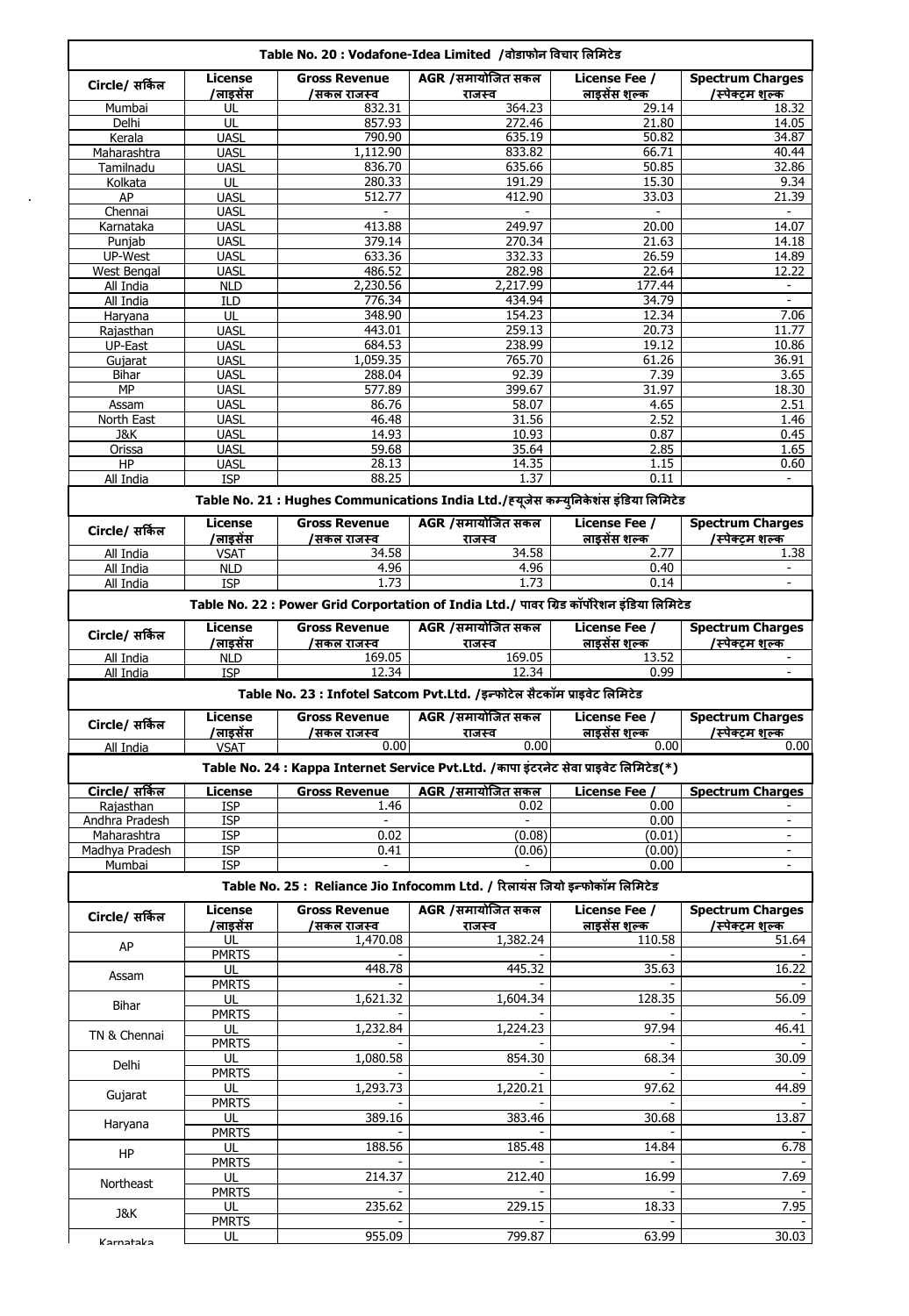| namatana                                         | <b>PMRTS</b>           |                       |                                                                                                      |                              |                         |  |  |  |
|--------------------------------------------------|------------------------|-----------------------|------------------------------------------------------------------------------------------------------|------------------------------|-------------------------|--|--|--|
|                                                  | UL                     | 504.21                | 498.21                                                                                               | 39.86                        | 17.83                   |  |  |  |
| Kerala                                           | <b>PMRTS</b>           |                       |                                                                                                      |                              |                         |  |  |  |
| Kolkata                                          | UL                     | 431.65                | 279.05                                                                                               | 22.32                        | 9.59                    |  |  |  |
|                                                  | <b>PMRTS</b>           |                       |                                                                                                      |                              |                         |  |  |  |
| MP                                               | UL                     | 1,691.07              | 1,680.06                                                                                             | 134.40                       | 61.88                   |  |  |  |
|                                                  | <b>PMRTS</b>           |                       |                                                                                                      |                              |                         |  |  |  |
| Maharashtra                                      | UL                     | 1,969.10              | 1,753.39                                                                                             | 140.27                       | 68.60                   |  |  |  |
|                                                  | <b>PMRTS</b>           |                       |                                                                                                      |                              | 17.71                   |  |  |  |
| Mumbai                                           | UL<br><b>PMRTS</b>     | 668.34                | 505.61                                                                                               | 40.45                        |                         |  |  |  |
|                                                  | UL                     | 672.14                | 665.99                                                                                               | 53.36                        | 24.17                   |  |  |  |
| Orissa                                           | <b>PMRTS</b>           |                       |                                                                                                      |                              |                         |  |  |  |
|                                                  | UL                     | 556.86                | 549.69                                                                                               | 43.98                        | 18.81                   |  |  |  |
| Punjab                                           | <b>PMRTS</b>           |                       |                                                                                                      |                              |                         |  |  |  |
| UP-East                                          | UL                     | $1,477.\overline{20}$ | 1,397.70                                                                                             | 111.82                       | 48.61                   |  |  |  |
|                                                  | <b>PMRTS</b>           |                       |                                                                                                      |                              |                         |  |  |  |
| UP-West                                          | UL                     | 971.18                | 962.69                                                                                               | 77.02                        | 33.08                   |  |  |  |
|                                                  | <b>PMRTS</b>           |                       |                                                                                                      |                              |                         |  |  |  |
| Rajasthan                                        | UL                     | 1,129.20              | $1,11\overline{7.12}$                                                                                | 89.37                        | 40.49                   |  |  |  |
|                                                  | <b>PMRTS</b><br>UL     | 1,120.83              | 1,113.24                                                                                             | 89.06                        | 39.07                   |  |  |  |
| West Bengal                                      | <b>PMRTS</b>           |                       |                                                                                                      |                              |                         |  |  |  |
| All India                                        | <b>NLD</b>             | 369.58                | 284.03                                                                                               | 22.72                        |                         |  |  |  |
| All India                                        | ILD                    | 402.20                | 106.60                                                                                               | 8.53                         |                         |  |  |  |
| All India                                        | <b>ISP</b>             | 104.27                | 104.27                                                                                               | 8.34                         |                         |  |  |  |
| All India                                        | <b>VSAT</b>            |                       |                                                                                                      | 0.01                         |                         |  |  |  |
| All India                                        | Resale of IPLC         |                       |                                                                                                      | 0.03                         |                         |  |  |  |
| All India                                        | <b>INSAT-MSS</b>       |                       |                                                                                                      | 0.01                         |                         |  |  |  |
|                                                  |                        |                       | Table No. 26 : Shyam Spectra Pvt. Ltd. / श्याम स्पेक्ट्रा प्राइवेट लिमिटेड                           |                              |                         |  |  |  |
|                                                  |                        | <b>Gross Revenue</b>  |                                                                                                      | License Fee /                | <b>Spectrum Charges</b> |  |  |  |
| Circle/ सर्किल                                   | <b>License</b>         |                       | AGR /समायोजित सकल                                                                                    |                              |                         |  |  |  |
| All India                                        | /लाडसेंस<br><b>NLD</b> | /सकल राजस्व<br>3.88   | राजस्व<br>3.82                                                                                       | लाइसेंस शल्क<br>0.31         | /स्पेक्टम शल्क          |  |  |  |
| All India                                        | ILD                    |                       |                                                                                                      |                              | ÷                       |  |  |  |
|                                                  |                        |                       |                                                                                                      |                              |                         |  |  |  |
| 31.72<br>0.09<br>All India<br><b>ISP</b><br>0.01 |                        |                       |                                                                                                      |                              |                         |  |  |  |
|                                                  |                        |                       |                                                                                                      |                              |                         |  |  |  |
|                                                  |                        |                       | Table No. 27 : Cloudcast Digital Ltd./क्लाउडकास्ट डिजिटल लिमिटेड                                     |                              |                         |  |  |  |
|                                                  | <b>License</b>         | <b>Gross Revenue</b>  | AGR /समायोजित सकल                                                                                    | <b>License Fee /</b>         | <b>Spectrum Charges</b> |  |  |  |
| Circle/ सर्किल                                   | /लाइसेंस               | /सकल राजस्व           | राजस्व                                                                                               | लाइसेंस शल्क                 | /स्पेक्टम शल्क          |  |  |  |
| All India                                        | <b>VSAT</b>            | 3.84                  | 3.84                                                                                                 | 0.31                         | 0.15                    |  |  |  |
|                                                  |                        |                       | Table No. 28 : You Broadband India Limited/यू ब्रॉडबैंड इंडिया लिमिटेड                               |                              |                         |  |  |  |
|                                                  |                        |                       |                                                                                                      |                              |                         |  |  |  |
| Circle/ सर्किल                                   | License                | <b>Gross Revenue</b>  | AGR /समायोजित सकल                                                                                    | <b>License Fee /</b>         | <b>Spectrum Charges</b> |  |  |  |
|                                                  | /लाइसेंस<br><b>ISP</b> | /सकल राजस्व<br>38.17  | राजस्व<br>0.21                                                                                       | लाइ <u>सेंस शल्क</u><br>0.02 | /स्पेक्टम शल्क          |  |  |  |
| All India                                        |                        |                       |                                                                                                      |                              |                         |  |  |  |
|                                                  |                        |                       | Table No. 29 :Bharat Broadband Network Limited/भारत ब्रॉडबैंड नेटवर्क लिमिटेड                        |                              |                         |  |  |  |
|                                                  | License                | <b>Gross Revenue</b>  | AGR / समायोजित सकल                                                                                   | License Fee /                | <b>Spectrum Charges</b> |  |  |  |
| Circle/ सर्किल                                   | /लाइसेंस               | /सकल राजस्व           | राजस्व                                                                                               | लाइ <u>सेंस शल्क</u>         | /स्पेक्टम शल्क          |  |  |  |
| All India                                        | <b>NLD</b>             | 8.38                  | 8.38                                                                                                 | 0.67                         | 0.00                    |  |  |  |
| All India                                        | <b>ISP</b>             | 0.00                  | 0.00                                                                                                 | 0.01                         | 0.00                    |  |  |  |
|                                                  |                        |                       | Table No. 30 : Telstra Telecommunications Pvt. Ltd./टेलस्ट्रा दुरसंचार प्राइवेट लिमिटेड              |                              |                         |  |  |  |
|                                                  |                        |                       |                                                                                                      |                              |                         |  |  |  |
| Circle/ सर्किल                                   | <b>License</b>         | <b>Gross Revenue</b>  | AGR /समायोजित सकल                                                                                    | License Fee /                | <b>Spectrum Charges</b> |  |  |  |
|                                                  | 'लाइसेंस               | /सकल राजस्व<br>0.13   | राजस्व                                                                                               | लाइसेंस शल्क                 | /स्पेक्टम शल्क          |  |  |  |
| All India                                        | NLD                    |                       | 0.13                                                                                                 | 0.01                         |                         |  |  |  |
| All India                                        | ILD                    | 39.63                 | 39.30                                                                                                | 3.14                         |                         |  |  |  |
| All India                                        | <b>ISP</b>             | 2.58                  | 2.58                                                                                                 | 0.21                         |                         |  |  |  |
|                                                  |                        |                       | Table No. 31 : Den Networks Ltd./ डेन नेटवर्क्स लिमिटेड                                              |                              |                         |  |  |  |
|                                                  |                        |                       |                                                                                                      |                              |                         |  |  |  |
| Circle/ सर्किल                                   | License                | <b>Gross Revenue</b>  | AGR /समायोजित सकल                                                                                    | <b>License Fee /</b>         | <b>Spectrum Charges</b> |  |  |  |
|                                                  | 'लाइसेंस               | /सकल राजस्व           | राजस्व                                                                                               | लाइसेंस शल्क<br>1.12         | /स्पेक्टम शल्क          |  |  |  |
| All India                                        | ISP                    | 150.04                | 13.99                                                                                                |                              |                         |  |  |  |
|                                                  |                        |                       |                                                                                                      |                              |                         |  |  |  |
|                                                  |                        |                       |                                                                                                      |                              |                         |  |  |  |
|                                                  |                        |                       | Table No. 32 :Atria Convergence Technologes Pvt. Ltd./अटरिया कन्वर्जेंस टेक्नोलॉजीज प्राइवेट लिमिटेड |                              |                         |  |  |  |
| Circle/ सर्किल                                   | License                | <b>Gross Revenue</b>  | AGR /समायोजित सकल                                                                                    | <b>License Fee /</b>         | <b>Spectrum Charges</b> |  |  |  |
| All India                                        | 'लाइसेंस<br>ISP        | /सकल राजस्व<br>500.46 | राजस्व<br>3.40                                                                                       | लाइसेंस शल्क<br>0.27         | /स्पेक्टम शल्क<br>0.00  |  |  |  |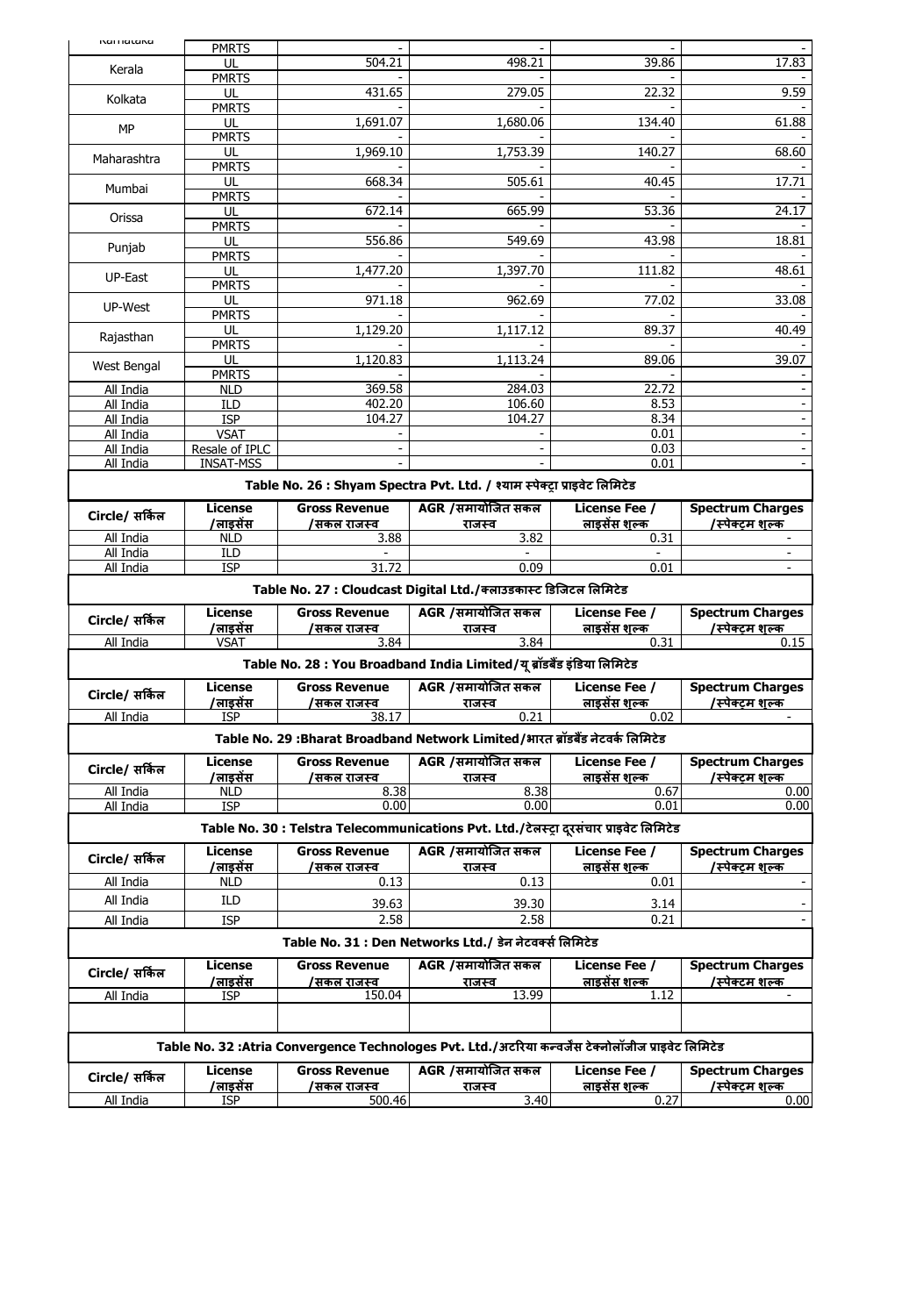|                                                   |                                                                                                                                                                                  |                                     | Table No. 33: Nextra Teleservices Pvt. Ltd. /नेक्सटरा टेलिसर्विसेज प्राइवेट लिमिटेड(*)                       |                                      |                                                   |  |  |  |  |
|---------------------------------------------------|----------------------------------------------------------------------------------------------------------------------------------------------------------------------------------|-------------------------------------|--------------------------------------------------------------------------------------------------------------|--------------------------------------|---------------------------------------------------|--|--|--|--|
| Circle/ सर्किल                                    | License<br>/लाइसेंस                                                                                                                                                              | <b>Gross Revenue</b><br>/सकल राजस्व | AGR /समायोजित सकल<br>राजस्व                                                                                  | License Fee /<br>लाडसेंस शल्क        | <b>Spectrum Charges</b><br>/स्पे <u>क्टम शल्क</u> |  |  |  |  |
| Delhi                                             | ISP-B                                                                                                                                                                            |                                     |                                                                                                              |                                      |                                                   |  |  |  |  |
|                                                   |                                                                                                                                                                                  |                                     | Table No. 34: Nextra Communications Pvt. Ltd. /नेक्सटरा  कम्यूनिकेशंस प्राइवेट लिमिटेड(*)                    |                                      |                                                   |  |  |  |  |
| Circle/ सर्किल                                    | License<br>/लाडसेंस                                                                                                                                                              | <b>Gross Revenue</b><br>/सकल राजस्व | AGR /समायोजित सकल<br>राजस्व                                                                                  | License Fee /<br>लाइसेंस शल्क        | <b>Spectrum Charges</b><br>/स्पेक्टम शल्क         |  |  |  |  |
| All India                                         | ISP-A                                                                                                                                                                            |                                     |                                                                                                              |                                      |                                                   |  |  |  |  |
| Table No. 35 : Oil India Ltd. /ऑयल इंडिया लिमिटेड |                                                                                                                                                                                  |                                     |                                                                                                              |                                      |                                                   |  |  |  |  |
| Circle/ सर्किल                                    | <b>License</b>                                                                                                                                                                   | <b>Gross Revenue</b>                | AGR /समायोजित सकल                                                                                            | License Fee /                        | <b>Spectrum Charges</b>                           |  |  |  |  |
|                                                   | /लाडसेंस                                                                                                                                                                         | /सकल राजस्व                         | राजस्व                                                                                                       | लाडसेंस शल्क                         | /स्पेक्टम शल्क                                    |  |  |  |  |
|                                                   | All India<br>0.02<br>0.01<br><b>NLD</b><br>0.00<br>Table No. 36 : NTT Communications India Network Services Pvt. Ltd. /एनटीटी कम्युनिकेशंस इंडिया नेटवर्क सर्विसेज प्रा। लिमिटेड |                                     |                                                                                                              |                                      |                                                   |  |  |  |  |
|                                                   |                                                                                                                                                                                  |                                     |                                                                                                              |                                      |                                                   |  |  |  |  |
| Circle/ सर्किल                                    | <b>License</b><br>/लाइसेंस                                                                                                                                                       | <b>Gross Revenue</b><br>/सकल राजस्व | AGR /समायोजित सकल<br>राजस्व                                                                                  | <b>License Fee /</b><br>लाइसेंस शल्क | <b>Spectrum Charges</b><br>/स्पेक्टम शल्क         |  |  |  |  |
|                                                   | UL-NLD                                                                                                                                                                           | 0.26                                | 0.11                                                                                                         | 0.06                                 | 0.00                                              |  |  |  |  |
|                                                   | UL-ILD                                                                                                                                                                           | 0.00                                | 0.00                                                                                                         | 0.00                                 | 0.00                                              |  |  |  |  |
| All India                                         | UL-VNO ILD<br>UL-VNO ISP                                                                                                                                                         | 20.39<br>0.98                       | 15.66<br>0.27                                                                                                | 1.25<br>0.02                         | 0.00<br>0.00                                      |  |  |  |  |
|                                                   | <b>VNO NLD</b>                                                                                                                                                                   | 7.23                                | 3.10                                                                                                         | 0.25                                 | 0.00                                              |  |  |  |  |
|                                                   |                                                                                                                                                                                  |                                     | Table No. 37 : Hathway Cable & Datacom Ltd. / हैथवे केबल एंड डाटाकॉम लिमिटेड                                 |                                      |                                                   |  |  |  |  |
| Circle/ सर्किल                                    | License                                                                                                                                                                          | <b>Gross Revenue</b>                | AGR /समायोजित सकल                                                                                            | <b>License Fee /</b>                 | <b>Spectrum Charges</b>                           |  |  |  |  |
| All India                                         | /लाइसेंस<br><b>ISP</b>                                                                                                                                                           | /सकल राजस्व<br>163.46               | राजस्व<br>155.06                                                                                             | लाइसेंस शल्क<br>12.40                | /स्पेक्टम शल्क                                    |  |  |  |  |
|                                                   |                                                                                                                                                                                  |                                     |                                                                                                              |                                      |                                                   |  |  |  |  |
|                                                   |                                                                                                                                                                                  |                                     | Table No. 38 : MNP Interconnection Telecom Solutions / एमएनपी इंटरकनेक्शन टेलीकॉम सॉल्य्शंस                  |                                      |                                                   |  |  |  |  |
| Circle/ सर्किल                                    | <b>License</b>                                                                                                                                                                   | <b>Gross Revenue</b>                | AGR /समायोजित सकल                                                                                            | License Fee /                        | <b>Spectrum Charges</b>                           |  |  |  |  |
|                                                   | /लाइसेंस                                                                                                                                                                         | /सकल राजस्व<br>15.32                | <u>राजस्व</u><br>13.02                                                                                       | लाइसेंस शल्क                         | /स्पेक्टम शल्क                                    |  |  |  |  |
| All India                                         | <b>MNP</b>                                                                                                                                                                       |                                     |                                                                                                              | 0.13                                 |                                                   |  |  |  |  |
|                                                   |                                                                                                                                                                                  |                                     | Table No. 39 : Syniverse Technologies India Private Limited /सिनीवर्स टेक्नोलॉजीज इंडिया प्राइवेट लिमिटेड    |                                      |                                                   |  |  |  |  |
| Circle/ सर्किल                                    | License                                                                                                                                                                          | <b>Gross Revenue</b>                | AGR /समायोजित सकल                                                                                            | License Fee /                        | <b>Spectrum Charges</b>                           |  |  |  |  |
|                                                   | /लाइसेंस                                                                                                                                                                         | /सकल राजस्व                         | राजस्व                                                                                                       | लाडसेंस शल्क                         | /स्पेक्टम शल्क                                    |  |  |  |  |
| All India                                         | <b>MNP</b>                                                                                                                                                                       | 15.98                               | 13.62<br>Table No. 40 : V-CON Mobile & Infra Private Limited/V-CON मोबाइल एंड) इंफ्रा प्राइवेट लिमिटेड       | 0.14                                 |                                                   |  |  |  |  |
|                                                   |                                                                                                                                                                                  |                                     |                                                                                                              |                                      |                                                   |  |  |  |  |
| Circle/ सर्किल                                    | License<br>'लाइसेंस                                                                                                                                                              | <b>Gross Revenue</b><br>/सकल राजस्व | AGR /समायोजित सकल<br>राजस्व                                                                                  | <b>License Fee /</b><br>लाइसेंस शल्क | <b>Spectrum Charges</b><br>/स्पेक्टम शल्क         |  |  |  |  |
| Punjab                                            | <b>ISP</b>                                                                                                                                                                       | 0.00                                |                                                                                                              |                                      |                                                   |  |  |  |  |
| Punjab                                            | UL                                                                                                                                                                               | 28.16                               | (4.80)                                                                                                       | (0.38)                               | ÷.                                                |  |  |  |  |
| Punjab                                            | <b>NLD</b>                                                                                                                                                                       | 0.53                                | 0.40                                                                                                         | 0.03                                 | $\sim$                                            |  |  |  |  |
|                                                   |                                                                                                                                                                                  |                                     | Table No. 41 : Lightstorm Telecom Connectivity Pvt. Ltd. / लाइट स्टॉर्म कनेक्टिविटी प्राइवेट लिमिटेड         |                                      |                                                   |  |  |  |  |
| Circle/ सर्किल                                    | License<br>/लाइसेंस                                                                                                                                                              | <b>Gross Revenue</b><br>/सकल राजस्व | AGR /समायोजित सकल<br>राजस्व                                                                                  | License Fee /<br>लाइसेंस शल्क        | <b>Spectrum Charges</b><br>/स्पेक्ट्रम शुल्क      |  |  |  |  |
|                                                   | <b>NLD</b>                                                                                                                                                                       | 6.67                                | 6.55                                                                                                         | 0.52                                 | 0.00                                              |  |  |  |  |
| All India                                         | ILD                                                                                                                                                                              | 0.12                                | 0.00                                                                                                         | 0.00                                 | 0.00                                              |  |  |  |  |
|                                                   | <b>ISP</b>                                                                                                                                                                       | 0.12                                | 0.00<br>Table No. 42 : Microscan Infocommtech Pvt. Ltd. / मिक्रोस्कैन इंफोकॉमटेक प्राइवेट लिमिटेड            | 0.00                                 | 0.00                                              |  |  |  |  |
| Circle/ सर्किल                                    | License                                                                                                                                                                          | <b>Gross Revenue</b>                | AGR /समायोजित सकल                                                                                            | License Fee /                        | <b>Spectrum Charges</b>                           |  |  |  |  |
|                                                   | <u>'लाइसेंस_</u>                                                                                                                                                                 | /सकल राजस्व                         | राजस्व<br>0.00                                                                                               | लाइसेंस शल्क                         | /स्पेक्टम शल्क                                    |  |  |  |  |
| Maharashtra<br>Mumbai                             | ISP<br>ISP                                                                                                                                                                       | 6.38<br>9.07                        | 0.00                                                                                                         | 0.00<br>0.00                         | 0.00<br>0.00                                      |  |  |  |  |
| All India                                         | <b>NLD</b>                                                                                                                                                                       | 6.62                                | 6.62                                                                                                         | 0.53                                 | 0.00                                              |  |  |  |  |
|                                                   |                                                                                                                                                                                  |                                     |                                                                                                              |                                      |                                                   |  |  |  |  |
|                                                   | License                                                                                                                                                                          | <b>Gross Revenue</b>                | Table No. 43 : Tachyon Communications Pvt. Ltd. / टेकयोन कम्युनिकेशन्स प्राइवेट लिमिटेड<br>AGR /समायोजित सकल | License Fee /                        | <b>Spectrum Charges</b>                           |  |  |  |  |
| Circle/ सकिल                                      | <u>'लाइसेंस_</u>                                                                                                                                                                 | /सकल राजस्व                         | राजस्व                                                                                                       | लाइसेंस शल्क                         | /स्पेक्टम शल्क                                    |  |  |  |  |
| All India                                         | ISP                                                                                                                                                                              | 4.76                                |                                                                                                              | 0.00                                 |                                                   |  |  |  |  |
|                                                   |                                                                                                                                                                                  |                                     |                                                                                                              |                                      |                                                   |  |  |  |  |
|                                                   |                                                                                                                                                                                  |                                     | Table No. 44 : Procall Pvt. Ltd. / प्रोकल प्राइवेट लिमिटेड                                                   |                                      |                                                   |  |  |  |  |
|                                                   |                                                                                                                                                                                  |                                     |                                                                                                              |                                      |                                                   |  |  |  |  |
| Circle/ सकिल                                      | License                                                                                                                                                                          | <b>Gross Revenue</b>                | AGR /समायोजित सकल                                                                                            | License Fee /                        | <b>Spectrum Charges</b>                           |  |  |  |  |
| Delhi                                             | <u>/लाइसेंस</u><br>PMRTS                                                                                                                                                         | /सकल राजस्व<br>0.46                 | <u>राजस्व</u><br>0.39                                                                                        | लाइसेंस शल्क<br>0.03                 | /स्पेक्ट्म शल्क<br>0.00                           |  |  |  |  |

**Table No. 45 : SSCN Pvt. Ltd. / SSCN प्राइिेट लिलमटेड**

| Circle/ सर्किल | License<br>'लाडसंस | <b>Gross Revenue</b><br>/सकल राजस्व | AGR /समायोजित सकल<br>राजस्व | License Fee<br>लाडसेस शल्क | <b>Spectrum Charges</b><br>/स्पेक्टम शल्क |  |
|----------------|--------------------|-------------------------------------|-----------------------------|----------------------------|-------------------------------------------|--|
| Kalvan         | <b>ISP</b>         | 1.07                                | $0.90 \mathsf{I}$           | 0.07                       | $0.00\,$                                  |  |

Rajasthan | '''''' | 0.05 0.04 0.04 0.00 0.00 0.00 0.00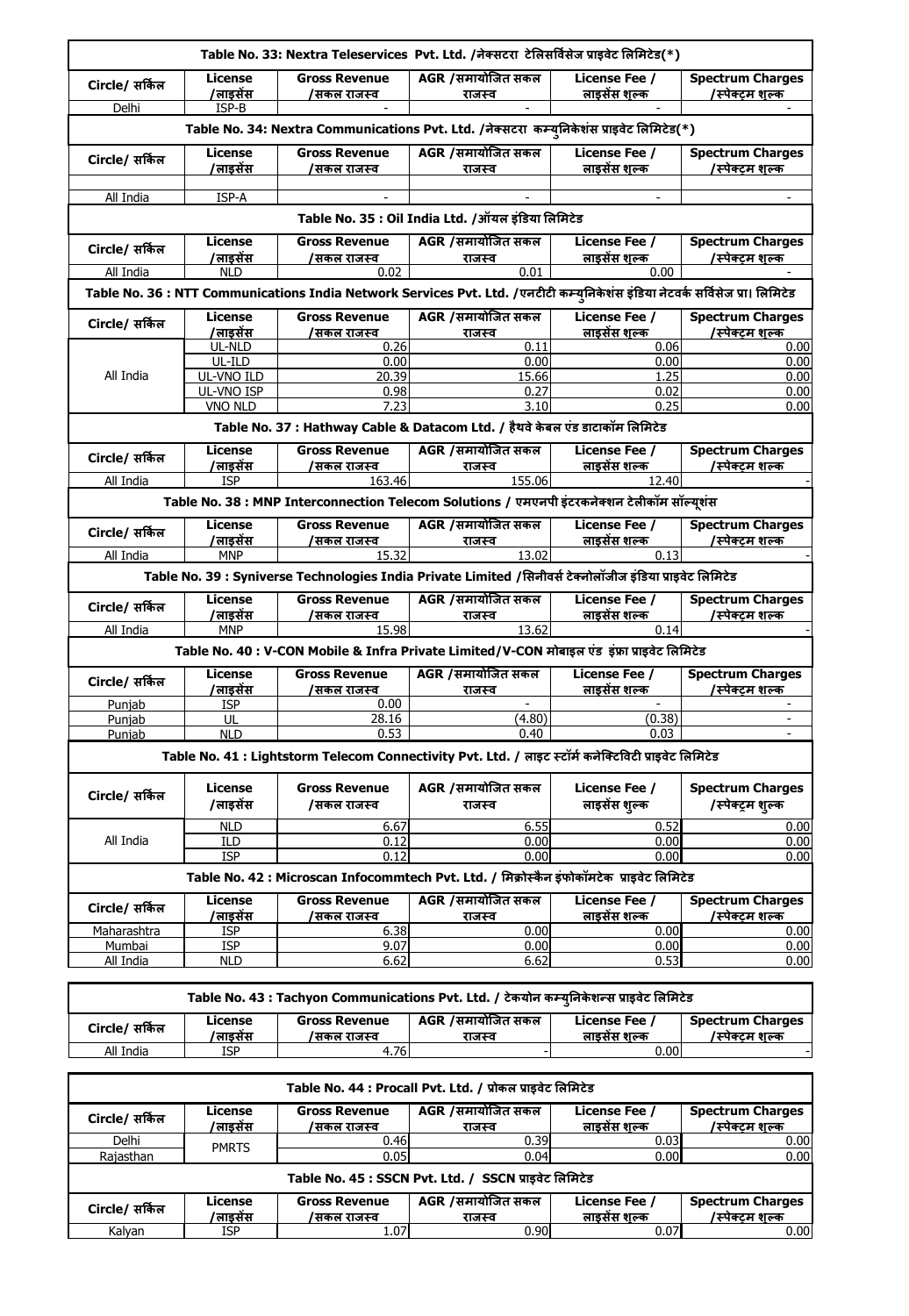|                                                                                                |                     |                                     | Table No. 46 : Jetway Broadband / जेटवे ब्रॉडबैंड |                               |                                           |  |  |
|------------------------------------------------------------------------------------------------|---------------------|-------------------------------------|---------------------------------------------------|-------------------------------|-------------------------------------------|--|--|
| Circle/ सर्किल                                                                                 | License<br>/लाडसेंस | <b>Gross Revenue</b><br>/सकल राजस्व | AGR /समायोजित सकल<br>राजस्व                       | License Fee /<br>लाडसेंस शल्क | <b>Spectrum Charges</b><br>/स्पेक्टम शल्क |  |  |
| Maharashtra                                                                                    | ISP                 | 1.18                                | 0.10                                              | 0.08                          | 0.00                                      |  |  |
| Mumbai                                                                                         |                     | 0.00                                | 0.00                                              | 0.00                          | 0.00                                      |  |  |
| Table No. 47 : Bhilwara Telenet Services Pvt.Ltd. / भीलवाड़ा टेलीनेट सर्विसेस प्राइवेट लिमिटेड |                     |                                     |                                                   |                               |                                           |  |  |
| Circle/ सर्किल                                                                                 | License             | <b>Gross Revenue</b>                | AGR /समायोजित सकल                                 | License Fee /                 | <b>Spectrum Charges</b>                   |  |  |
|                                                                                                | /लाइसेंस            | /सकल राजस्व                         | राजस्व                                            | लाइसेंस शल्क                  | /स्पेक्टम शल्क                            |  |  |
| Mumbai                                                                                         | <b>PMRTS</b>        | 0.28                                | 0.23                                              | 0.02                          | 0.00                                      |  |  |

|                 |                            |                                     | Table No. 48 : Quickcalls Pvt. Ltd. / क्विककल्स प्राइवेट लिमिटेड                                                 |                                      |                                           |
|-----------------|----------------------------|-------------------------------------|------------------------------------------------------------------------------------------------------------------|--------------------------------------|-------------------------------------------|
| Circle/ सर्किल  | License<br><u>/लाइसेंस</u> | <b>Gross Revenue</b><br>/सकल राजस्व | AGR /समायोजित सकल<br>राजस्व                                                                                      | <b>License Fee /</b><br>लाइसेंस शल्क | <b>Spectrum Charges</b><br>/स्पेक्टम शल्क |
| Bangalore       |                            | 0.05                                | 0.04                                                                                                             | 0.00                                 | 0.00                                      |
| Hyderabad       | <b>PMRTS</b>               | 0.28                                | 0.24                                                                                                             | 0.02                                 | 0.00                                      |
| Chennai         |                            | 0.05                                | 0.05                                                                                                             | 0.00                                 | 0.00                                      |
|                 |                            |                                     | Table No. 49 : Smartalk Pvt. Ltd. / स्मार्टटॉक प्राइवेट लिमिटेड                                                  |                                      |                                           |
| Circle/ सर्किल  | License                    | <b>Gross Revenue</b>                | AGR /समायोजित सकल                                                                                                | <b>License Fee /</b>                 | <b>Spectrum Charges</b>                   |
| Mumbai          | /लाइसेंस                   | /सकल राजस्व<br>0.09                 | राजस्व<br>0.08                                                                                                   | लाइसेंस शल्क<br>0.01                 | /स्पेक्टम शल्क<br>0.00                    |
| Pune            | <b>PMRTS</b>               | 0.24                                | 0.20                                                                                                             | 0.02                                 | 0.00                                      |
|                 |                            |                                     | Table No. 50 : Arya Omnitalk Radio Trunking Services Pvt. Ltd. / आर्या ओम्निटॉक रेडियो ट्रंकिंग सर्विसेस लिमिटेड |                                      |                                           |
| Circle/ सर्किल  | License<br><u>/लाइसेंस</u> | <b>Gross Revenue</b><br>/सकल राजस्व | AGR /समायोजित सकल<br>राजस्व                                                                                      | License Fee /<br>लाइसेंस शल्क        | <b>Spectrum Charges</b><br>/स्पेक्टम शल्क |
| AP              |                            | 1.11                                | 0.97                                                                                                             | 0.08                                 | 0.00                                      |
| Delhi           |                            | 0.87                                | 0.74                                                                                                             | 0.06                                 | 0.00                                      |
| Gujarat         |                            | 1.45                                | 1.31                                                                                                             | 0.10                                 | 0.00                                      |
| Karnataka       |                            | 1.12                                | 0.97                                                                                                             | 0.08                                 | 0.00                                      |
| Kerala          |                            | 0.25                                | 0.21                                                                                                             | 0.02                                 | 0.00                                      |
| Kolkata         | <b>PMRTS</b>               | 0.32                                | 0.28                                                                                                             | 0.02                                 | 0.00                                      |
| Maharashtra     |                            | 0.45                                | 0.45                                                                                                             | 0.04                                 | 0.00                                      |
| MP              |                            | 0.32                                | 0.27                                                                                                             | 0.02                                 | 0.00                                      |
| Mumbai          |                            | 1.61                                | 1.30                                                                                                             | 0.10                                 | 0.00                                      |
| Rajasthan<br>TN |                            | 0.18<br>1.27                        | 0.16<br>1.10                                                                                                     | 0.01<br>0.09                         | 0.00<br>0.00                              |
|                 |                            |                                     | Table No. 51 : Airtalk Solutions Pvt. Ltd. / एयरटॉक सोलूशन्स प्राइवेट लिमिटेड (*)                                |                                      |                                           |
| Mumbai          | License                    | <b>Gross Revenue</b>                | AGR /समायोजित सकल                                                                                                | <b>License Fee /</b>                 | <b>Spectrum Charges</b>                   |
|                 | /लाइसेंस                   | <u>/सकल राजस्व</u>                  | <u>राजस्व</u>                                                                                                    | लाइसेंस शल्क                         | /स्पेक्टम शल्क                            |
| Mumbai          |                            | 0.00                                | 0.00                                                                                                             | 0.00                                 | 0.00                                      |
| Gujarat         | <b>PMRTS</b>               | 0.00                                | 0.00                                                                                                             | 0.00                                 | 0.00                                      |
| Maharashtra     |                            | 0.00                                | 0.00<br>Table No. 52 : WiWanet Solutions Pvt Ltd. / वाईवा नेट सॉल्यूशंस प्राइवेट लिमिटेड                         | 0.00                                 | 0.00                                      |
|                 | License                    | <b>Gross Revenue</b>                | AGR /समायोजित सकल                                                                                                | License Fee /                        | <b>Spectrum Charges</b>                   |
| Circle/ सर्किल  | <u>/लाइसेंस</u>            | /सकल राजस्व                         | राजस्व                                                                                                           | लाडसेंस शल्क                         | /स्पेक्टम शल्क                            |
| Kerala          | <b>PMRTS</b>               | 0.45                                | 0.38                                                                                                             | 0.03                                 | 0.00                                      |
|                 |                            |                                     | Table No. 53 : Inative Networks Pvt Ltd. / इनएटीव नेटवर्क प्राइवेट लिमिटेड                                       |                                      |                                           |
| Circle/ सर्किल  | License<br>/लाइसेंस        | <b>Gross Revenue</b><br>/सकल राजस्व | AGR /समायोजित सकल<br>राजस्व                                                                                      | License Fee /<br>लाइसेंस शल्क        | <b>Spectrum Charges</b><br>/स्पेक्टम शल्क |
| Gujarat         | <b>PMRTS</b>               | 0.84                                | 0.84                                                                                                             | 0.07                                 | 0.00                                      |
|                 |                            |                                     | Table No. 54 : Asianet Satellite Communications Pvt Ltd. /एशियानेट सेटेलाइट कम्युनिकेशन्स प्राइवेट लिमिटेड       |                                      |                                           |
| Circle/ सर्किल  | License<br>/लाइसेंस        | <b>Gross Revenue</b><br>/सकल राजस्व | AGR /समायोजित सकल<br>राजस्व                                                                                      | <b>License Fee /</b><br>लाइसेंस शल्क | <b>Spectrum Charges</b><br>/स्पेक्टम शल्क |
| All India       | <b>ISP</b>                 | 71.71                               | 59.40                                                                                                            | 4.75                                 | 0.00                                      |
|                 |                            |                                     | Table No. 55 : Siti Broadband Services Pvt Ltd. / सिटी ब्रॉडबैंड सर्विसेस प्राइवेट लिमिटेड                       |                                      |                                           |
| Circle/ सर्किल  | License<br>/लाइसेंस        | <b>Gross Revenue</b><br>/सकल राजस्व | AGR /समायोजित सकल<br>राजस्व                                                                                      | <b>License Fee /</b><br>लाडसेंस शल्क | <b>Spectrum Charges</b><br>/स्पेक्टम शल्क |
| All India       | <b>ISP</b>                 | 8.15                                | 0.00                                                                                                             | 0.00                                 | 0.00                                      |
|                 |                            |                                     | Table No. 56 : D-Vois Communications Pvt Ltd. /डी वॉइस कम्यूनिकेशन्स प्राइवेट लिमिटेड                            |                                      |                                           |
| Circle/ सर्किल  | License                    | <b>Gross Revenue</b>                | AGR /समायोजित सकल                                                                                                | <b>License Fee /</b>                 | <b>Spectrum Charges</b>                   |
| All India       | /लाइसेंस<br>ISP            | /सकल राजस्व<br>33.09                | राजस्व<br>0.09                                                                                                   | लाडसेंस शल्क<br>0.01                 | /स्पेक्टम शल्क<br>0.00                    |
|                 |                            |                                     | Table No. 57 : Netplus Broadband Services Pvt Ltd. / नेटप्लस ब्रॉडबैंड सर्विसेस प्राइवेट लिमिटेड                 |                                      |                                           |
| Circle/ सर्किल  | License                    | <b>Gross Revenue</b>                | AGR / समायोजित सकल                                                                                               | License Fee /                        | <b>Spectrum Charges</b>                   |
|                 | /लाइसेंस                   | /सकल राजस्व                         | राजस्व                                                                                                           | लाइसेंस शल्क                         | /स्पेक्ट्म शल्क                           |
| Punjab          |                            | 0.00                                | 0.00                                                                                                             | 0.00                                 | 0.00                                      |
| Haryana         | <b>ISP</b>                 | 0.00                                | 0.00                                                                                                             | 0.00                                 | 0.00                                      |
| All India       |                            | 87.67                               | 0.17                                                                                                             | 0.01                                 | 0.00                                      |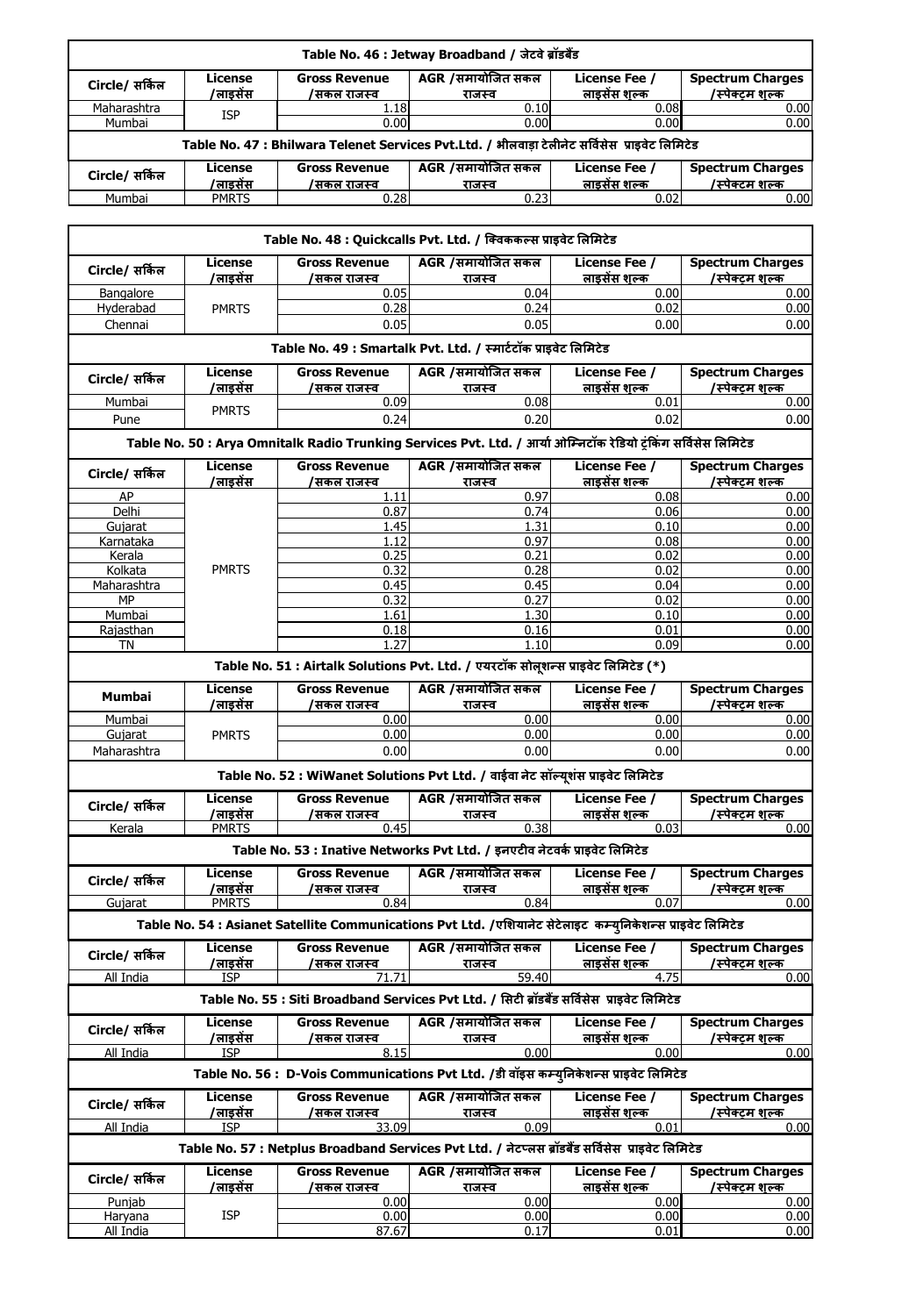|                                                                                     | Table No. 58 : Alliance Broadband Services Pvt. Ltd. / अलायन्स ब्रॉडबैंड सर्विसेस  प्राइवेट लिमिटेड |                                     |                                                                                                      |                                              |                                              |  |  |  |
|-------------------------------------------------------------------------------------|-----------------------------------------------------------------------------------------------------|-------------------------------------|------------------------------------------------------------------------------------------------------|----------------------------------------------|----------------------------------------------|--|--|--|
| Circle/ सर्किल                                                                      | License<br>/लाइसेंस                                                                                 | <b>Gross Revenue</b>                | AGR /समायोजित सकल                                                                                    | <b>License Fee /</b><br>लाइसेंस शल्क         | <b>Spectrum Charges</b><br>/स्पेक्टम शल्क    |  |  |  |
| All India                                                                           | <b>ISP</b>                                                                                          | /सकल राजस्व<br>4.90                 | राजस्व<br>1.47                                                                                       | 0.12                                         | 0.00                                         |  |  |  |
| Table No. 59 : Tata Sky Broadband Pvt. Ltd. / टाटा स्काई ब्रॉडबैंड प्राइवेट लिमिटेड |                                                                                                     |                                     |                                                                                                      |                                              |                                              |  |  |  |
| Circle/ सर्किल                                                                      | <b>License</b><br>/लाइसेंस                                                                          | <b>Gross Revenue</b><br>/सकल राजस्व | AGR /समायोजित सकल<br>राजस्व                                                                          | License Fee /<br>लाइसेंस शल्क                | <b>Spectrum Charges</b><br>/स्पेक्टम शल्क    |  |  |  |
| All India                                                                           | ISP                                                                                                 | 45.26                               | 44.92                                                                                                | 3.59                                         | 0.00                                         |  |  |  |
|                                                                                     |                                                                                                     |                                     | Table No. 60 : Ishan Netsol Pvt. Ltd. / ईशान नेटसॉल प्राइवेट लिमिटेड (*)                             |                                              |                                              |  |  |  |
| Circle/ सर्किल                                                                      | <b>License</b><br>/लाइसेंस                                                                          | <b>Gross Revenue</b><br>/सकल राजस्व | AGR /समायोजित सकल<br>राजस्व                                                                          | License Fee /<br>लाइसेंस शल्क                | <b>Spectrum Charges</b><br>/स्पेक्टम शल्क    |  |  |  |
| All India                                                                           | <b>ISP</b>                                                                                          | $\bar{\phantom{a}}$                 |                                                                                                      |                                              |                                              |  |  |  |
| Gujarat                                                                             | <b>NLD</b>                                                                                          | $\overline{\phantom{a}}$            | $\sim$                                                                                               | ÷.                                           |                                              |  |  |  |
| Gujarat                                                                             | UL (VNO)                                                                                            |                                     | Table No. 61 : K Net Solutions Pvt. Ltd. / dsusV सोलूशन्स प्राइवेट लिमिटेड                           |                                              |                                              |  |  |  |
| Circle/ सर्किल                                                                      | License                                                                                             | <b>Gross Revenue</b>                | AGR / समायोजित सकल                                                                                   | License Fee /                                | <b>Spectrum Charges</b>                      |  |  |  |
| TN incl Chennai                                                                     | /लाइसेंस<br><b>ISP</b>                                                                              | /सकल राजस्व<br>10.18                | राजस्व<br>0.02                                                                                       | लाइसेंस शल्क<br>0.00                         | /स्पेक्टम शल्क<br>0.00                       |  |  |  |
|                                                                                     |                                                                                                     |                                     | Table No. 62 : Quest Consultancy Pvt. Ltd. / क्वेस्ट कंसल्टेंसी प्राइवेट लिमिटेड                     |                                              |                                              |  |  |  |
|                                                                                     |                                                                                                     |                                     |                                                                                                      |                                              |                                              |  |  |  |
| Circle/ सर्किल                                                                      | <b>License</b><br>/लाडसेंस                                                                          | <b>Gross Revenue</b><br>/सकल राजस्व | AGR /समायोजित सकल<br>राजस्व                                                                          | <b>License Fee /</b><br>लाइ <u>सेंस शल्क</u> | <b>Spectrum Charges</b><br>/स्पेक्टम शल्क    |  |  |  |
| Valsad                                                                              | <b>ISP</b>                                                                                          | 2.55                                | 0.00<br>Table No. 63 : Fusionnet Web Services Pvt. Ltd. / फ्युज़ननेट  वेब सर्विसेस  प्राइवेट लिमिटेड | 0.00                                         | 0.00                                         |  |  |  |
|                                                                                     | License                                                                                             |                                     |                                                                                                      | License Fee /                                |                                              |  |  |  |
| Circle/ सर्किल                                                                      | /लाइसेंस                                                                                            | <b>Gross Revenue</b><br>/सकल राजस्व | AGR /समायोजित सकल<br>राजस्व                                                                          | लाइसेंस शुल्क                                | <b>Spectrum Charges</b><br>/स्पेक्ट्रम शुल्क |  |  |  |
| Haryana                                                                             | UL(VNO)                                                                                             | 0.01                                | 0.00                                                                                                 | 0.00                                         | 0.00                                         |  |  |  |
| UP(East)<br>UP(West)                                                                | UL(VNO)<br>UL(VNO)                                                                                  | 0.00<br>0.07                        | $-0.01$<br>0.02                                                                                      | 0.00<br>0.00                                 | 0.00<br>0.00                                 |  |  |  |
| Delhi                                                                               | UL(VNO)                                                                                             | 0.02                                | 0.01                                                                                                 | 0.00                                         | 0.00                                         |  |  |  |
| Ahmedabad                                                                           | UL(VNO)                                                                                             | 0.00                                | $-0.01$                                                                                              | 0.00                                         | 0.00                                         |  |  |  |
| All India                                                                           | UL-ISP A                                                                                            | 10.48                               | 8.24                                                                                                 | 0.66                                         | 0.00                                         |  |  |  |
|                                                                                     |                                                                                                     |                                     | Table No. 64 : Five Network Solution(India) Limited /फाइव नेटवर्क सोल्शन्स (इंडिया) लिमिटेड          |                                              |                                              |  |  |  |
| Circle/ सर्किल                                                                      | License<br>/लाइसेंस                                                                                 | <b>Gross Revenue</b><br>/सकल राजस्व | AGR / समायोजित सकल<br>राजस्व                                                                         | License Fee /<br>लाइसेंस शुल्क               | <b>Spectrum Charges</b><br>/स्पेक्ट्रम शुल्क |  |  |  |
| All India                                                                           | <b>ISP</b>                                                                                          | 5.09                                | 0.08<br>Table No. 65 : GTPL Broadband Pvt. Ltd. / जी टी पी एल ब्रॉडबैंड प्राइवेट लिमिटेड             | 0.01                                         | 0.00                                         |  |  |  |
|                                                                                     |                                                                                                     |                                     |                                                                                                      |                                              |                                              |  |  |  |
| Circle/ सर्किल                                                                      | License<br>/लाइसेंस                                                                                 | <b>Gross Revenue</b><br>/सकल राजस्व | AGR /समायोजित सकल<br>राजस्व                                                                          | License Fee /<br>लाइसेंस शुल्क               | <b>Spectrum Charges</b><br>/स्पेक्ट्रम शुल्क |  |  |  |
| All India                                                                           | <b>ISP</b>                                                                                          | 92.95                               | 0.34                                                                                                 | 0.03                                         | 0.00                                         |  |  |  |
|                                                                                     | <b>NLD</b>                                                                                          | 1.14                                | 1.14<br>Table No. 66 : Apna Telelink Pvt Ltd. /अपना टेलीलिक प्राइवेट लिमिटेड (*)                     | 0.09                                         | 0.00                                         |  |  |  |
| Circle/ सर्किल                                                                      | License<br>/लाइसेंस                                                                                 | <b>Gross Revenue</b><br>/सकल राजस्व | AGR / समायोजित सकल<br>राजस्व                                                                         | License Fee /<br>लाइसेंस शुल्क               | <b>Spectrum Charges</b><br>/स्पेक्ट्रम शुल्क |  |  |  |
| All India                                                                           | <b>ISP</b>                                                                                          | 0.00                                | 0.00                                                                                                 | 0.00                                         | 0.00                                         |  |  |  |
|                                                                                     |                                                                                                     |                                     | Table No. 67 : RI Networks Ltd. / आर आई नेटवर्क्स लिमिटेड                                            |                                              |                                              |  |  |  |
| Circle/ सकिल                                                                        | License<br>/लाइसेंस                                                                                 | <b>Gross Revenue</b><br>/सकल राजस्व | AGR /समायोजित सकल<br>राजस्व                                                                          | License Fee /<br>लाइसेंस शुल्क               | <b>Spectrum Charges</b><br>/स्पेक्ट्रम शुल्क |  |  |  |
| All India                                                                           | <b>ISP</b>                                                                                          | 4.61                                | 0.00                                                                                                 | 0.00                                         | 0.00                                         |  |  |  |
|                                                                                     |                                                                                                     |                                     | Table No. 68 : Ani Broadband Service Pvt. Ltd. / एनी ब्रॉडबैंड सर्विसेस प्राइवेट लिमिटेड             |                                              |                                              |  |  |  |
| Circle/ सकिल                                                                        | License<br>'लाइसेंस                                                                                 | <b>Gross Revenue</b><br>/सकल राजस्व | AGR /समायोजित सकल<br>राजस्व                                                                          | License Fee /<br>लाइसेंस शल्क                | <b>Spectrum Charges</b><br>/स्पेक्टम शल्क    |  |  |  |
| Delhi                                                                               | <b>ISP</b>                                                                                          | 10.27                               | $-0.78$                                                                                              | 0.00                                         | 0.00                                         |  |  |  |
|                                                                                     |                                                                                                     |                                     | Table No.69 : Nelco Ltd/नेलको लिमिटेड                                                                |                                              |                                              |  |  |  |
| Circle/ सर्किल                                                                      | License                                                                                             | <b>Gross Revenue</b>                | AGR /समायोजित सकल                                                                                    | License Fee /                                | <b>Spectrum Charges</b>                      |  |  |  |
| All India                                                                           | /लाइसेंस<br><b>VSAT</b>                                                                             | /सकल राजस्व<br>37.18                | राजस्व<br>37.18                                                                                      | लाइसेंस शुल्क<br>2.97                        | /स्पेक्ट्म शुल्क<br>1.53                     |  |  |  |
| All India                                                                           | <b>ISP</b>                                                                                          | 0.26                                | 0.26                                                                                                 | 0.02                                         |                                              |  |  |  |
|                                                                                     |                                                                                                     |                                     | Table No. 70 : Deep Network Pvt Ltd / दीप नेटवर्क प्राइवेट लिमिटेड (*)                               |                                              |                                              |  |  |  |
| Circle/ सर्किल                                                                      | License<br><u>/लाइसेंस</u>                                                                          | <b>Gross Revenue</b><br>/सकल राजस्व | AGR /समायोजित सकल<br>राजस्व                                                                          | License Fee /<br>लाइसेंस शल्क                | <b>Spectrum Charges</b><br>/स्पेक्टम शल्क    |  |  |  |
| Ratnagiri                                                                           | <b>ISP</b>                                                                                          | 0.00                                | 0.00                                                                                                 | 0.00                                         | 0.00                                         |  |  |  |
|                                                                                     |                                                                                                     |                                     |                                                                                                      |                                              |                                              |  |  |  |
|                                                                                     | License                                                                                             | <b>Gross Revenue</b>                | Table No. 71 : Ani Network Pvt Ltd / एनी नेटवर्क प्राइवेट लिमिटेड<br>AGR /समायोजित सकल               | License Fee /                                | <b>Spectrum Charges</b>                      |  |  |  |
| Circle/ सर्किल                                                                      | /लाइसेंस                                                                                            | /सकल राजस्व                         | राजस्व                                                                                               | लाइसेंस शल्क                                 | /स्पेक्टम शल्क                               |  |  |  |
|                                                                                     |                                                                                                     |                                     |                                                                                                      |                                              |                                              |  |  |  |
| Delhi                                                                               | <b>ISP</b>                                                                                          | 7.22                                | 0.00                                                                                                 | 0.00                                         | 0.00                                         |  |  |  |